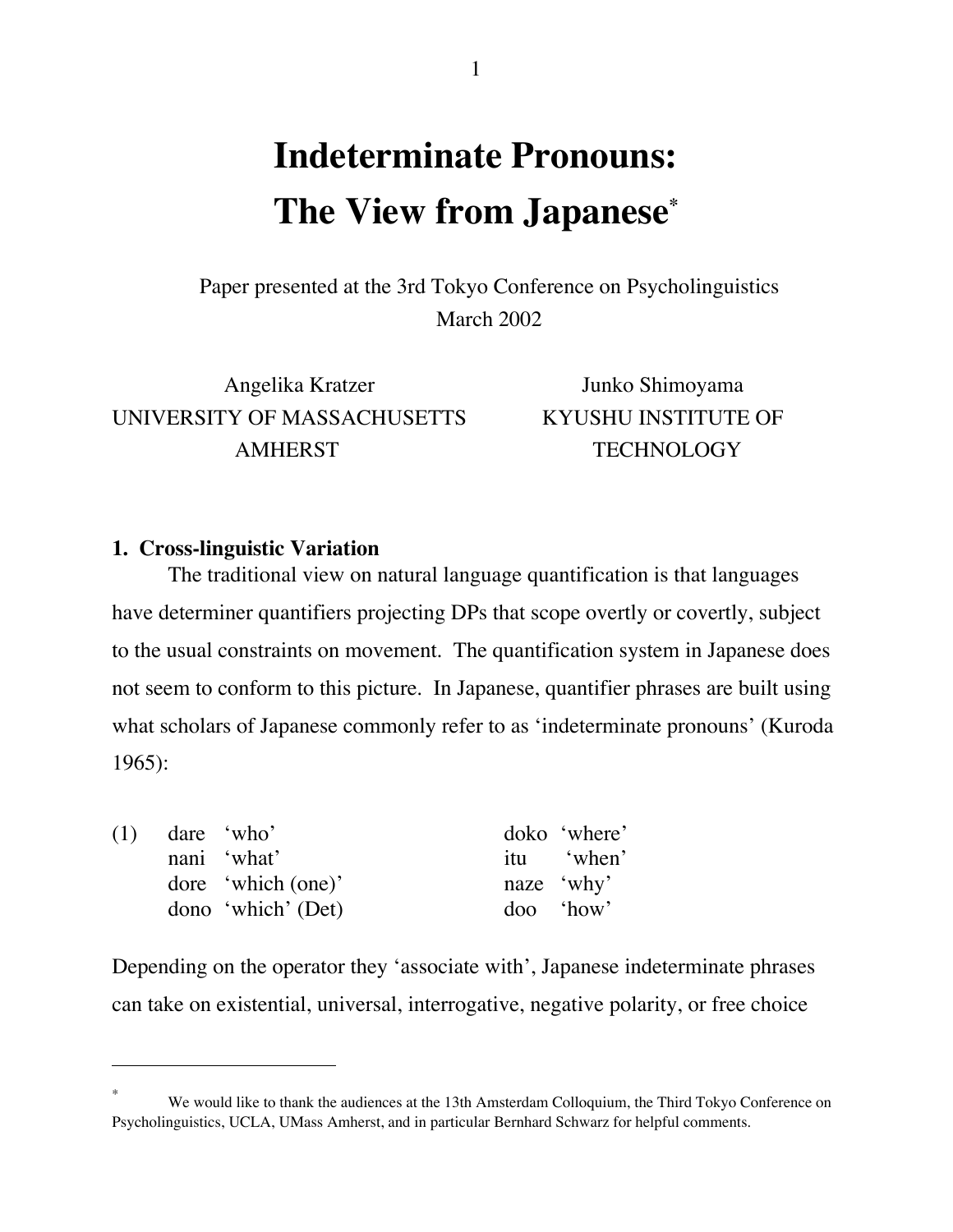interpretations. 2(a) is an example of the universal construction, and 2(b) is an example of a wh-question.

- (2) a. [[**Dono hon**-o yonda] kodomo] -**mo** yoku nemutta. which book-ACC read child -MO well slept 'For every book x, the child who read x slept well.'
	- b. Taro-wa [[**dare**-ga katta] mochi]-o tabemasita **ka**? Taro-TOP who-NOM bought rice cake-ACC ate Q 'Who is the x such that Taro ate rice cakes that x bought?'

A first connection between quantification in Japanese and in English was established by Nishigauchi 1986, 1990. Nishigauchi argued that some Japanese quantifiers are adverbial quantifiers, and that they can unselectively bind variables made available by indeterminate phrases and bare NPs, as proposed in Heim 1982. The semantic part of Nishigauchi's analysis was criticized by Ohno 1989 and von Stechow 1996. Von Stechow 1996 also attempted to provide an explicit analysis of the syntax-semantics mapping. However, his analysis relies on assumptions for Japanese that are idiosyncratic and *ad hoc* (see Shimoyama 2001), hence moves us away from a possible explanation for how apparently different types of quantifiers can be acquired by children.

In his typological survey of indefinite pronouns Haspelmath 1997 shows that indeterminate pronouns in the Japanese sense constitute a unified class crosslinguistically. An example is Latvian (Haspelmath 1997, p. 277, diacritics omitted):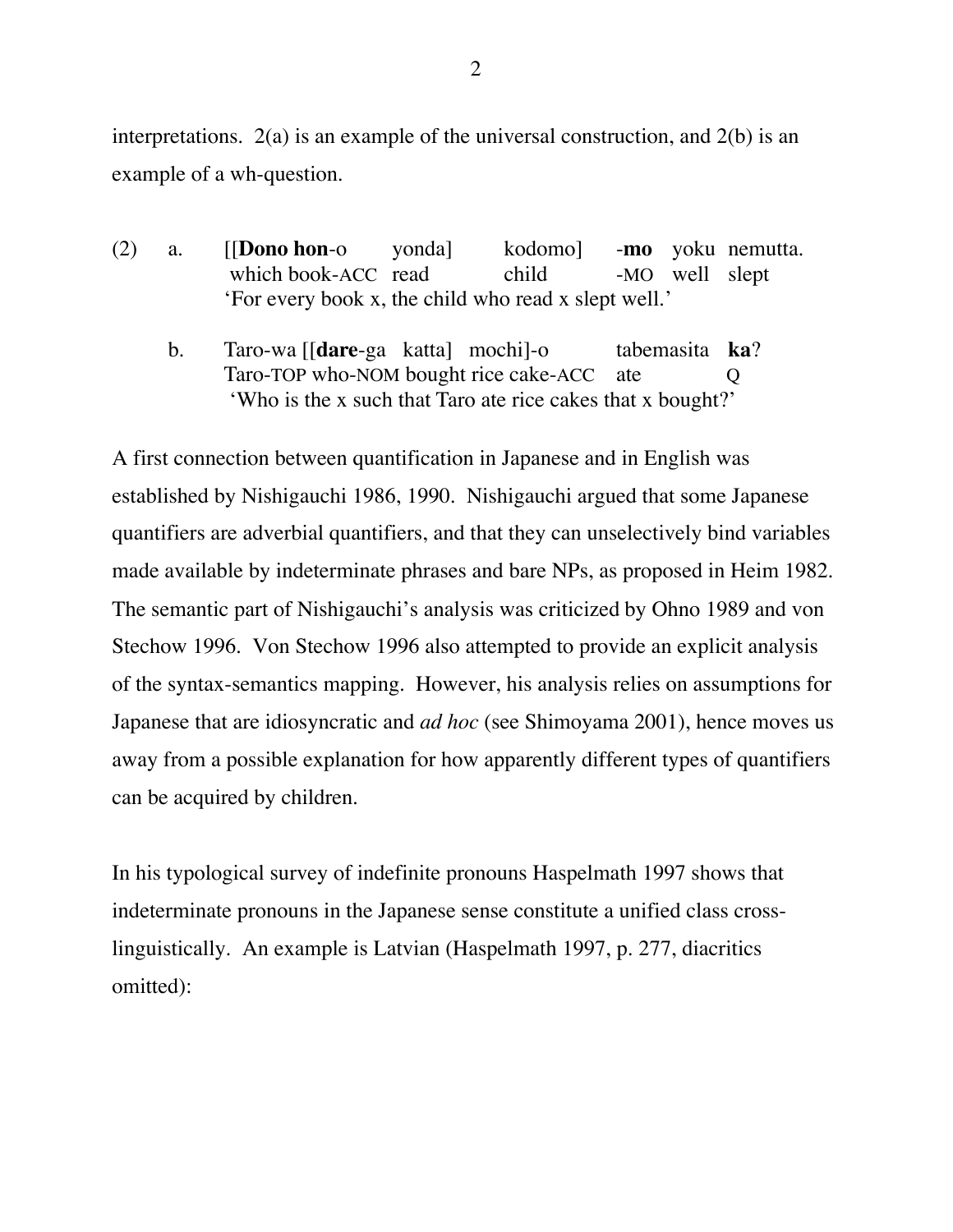|            | Interrogative | kaut-series    | ne-series | jeb-series |
|------------|---------------|----------------|-----------|------------|
| person     | kas           | kaut kas, kads | ne-viens  | jeb-kads   |
| thing      | kas           | kaut kas       | ne-kas    | jeb-kas    |
| place      | kur           | kaut kur       | ne-kur    | jeb-kur    |
| time       | kad           | kaut kad       | ne-kad    | jeb-kad    |
| manner     | ka            | kaut ka        | ne-ka     |            |
| determiner | kads, kurs    | kaut kads      | ne-kads   | jeb-kads,  |
|            |               |                |           | jeb-kurs   |

The Latvian 'bare' series has interrogatives. The **kaut**- series has existentials. The **ne**-series appears under the direct scope of negation, and the **jeb**-series is found in indirect negation contexts, in comparatives, and also with a free choice interpretation. If indeterminate phrases form a natural class cross-linguistically, the question arises as to what it is that makes Japanese quantifier and interrogative constructions look so different from their counterparts in Indo-European languages. In this paper, we will take a first step towards answering this question by presenting an analysis of the German indeterminate pronoun/determiner **irgendein** from a Japanese point of view. We will show that the Japanese perspective allows us to explain some puzzling properties of **irgendein** and free choice indefinites more generally. We will also address the differences between Indo-European and Japanese indeterminate pronouns and speculate that they might ultimately reduce to the presence or absence of uninterpretable features that give Indo-European indeterminate pronouns their selective look.

### **2. A Hamblin Semantics for Indeterminate Pronouns in Japanese**

Hamblin originally designed his alternative semantics for run-of-the mill questions in English. As far as we are aware, the first extension to quantification in languages other than English is Ramchand 1997. Hagstrom 1998 applied Hamblin's semantics to existentially quantified sentences in Japanese.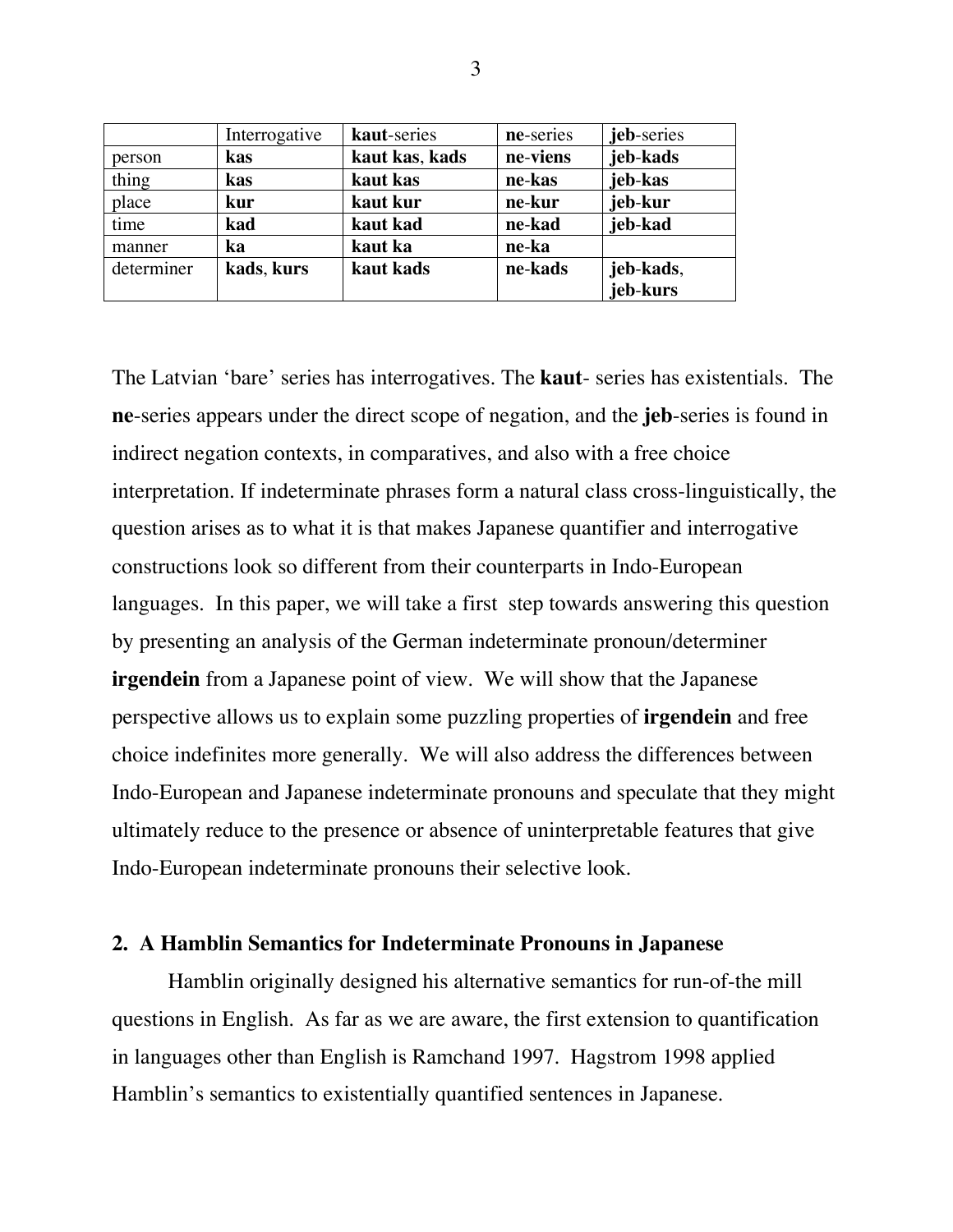Shimoyama (1999, 2001) established the connection with universally quantified sentences, and argued moreover for an *in situ* interpretation of indeterminate phrases. The guiding idea behind a Hamblin semantics for indeterminate phrases is that they introduce sets of alternatives that keep 'expanding' until they meet an operator that selects them. The alternatives can be of different semantic types, such as individuals, properties and propositions, and consequently, we expect the existence of quantifiers that can operate over alternatives of different semantic types. Determiner quantification falls out as a special case, the case where the alternatives are individuals.<sup>1</sup> On such an analysis, the Japanese universal quantifier **mo** can be analyzed as a regular generalized quantifier, and the semantics of sentence 2(a), for example, can be sketched as in (3).

(3) All members of A slept well:  $A = \{$ the child who read book a, the child who read book b, the child who read book c, ….}

A second important consequence of a Hamblin analysis for indeterminate phrases in Japanese is that while allowing for long-distance association between indeterminate phrases and particles as in (2), it automatically derives the locality conditions for this association without any stipulations. Indeterminate phrases in Japanese must associate with the closest available operator:

 $\overline{a}$ 

 $1$  Thanks to Akira Watanabe for bringing to our attention the fact that Japanese lacks a quantificational particle meaning **most** that takes indeterminate phrases. Here is how 'most' is expressed in Japanese (the 'floated' versions are also possible).  $NO = pre-normal modification marker$ .

<sup>(</sup>i) Hotondo-no gakusei-ga utatta. most-NO student-NOM sang 'Most students sang.'

Watanabe pointed out that the question of whether the above fact is an accident in Japanese, or it holds across languages that has Japanese-type systematic indeterminate phrase quantification, should have consequences in the validity of the claim that determiner quantification is reduced to a special case.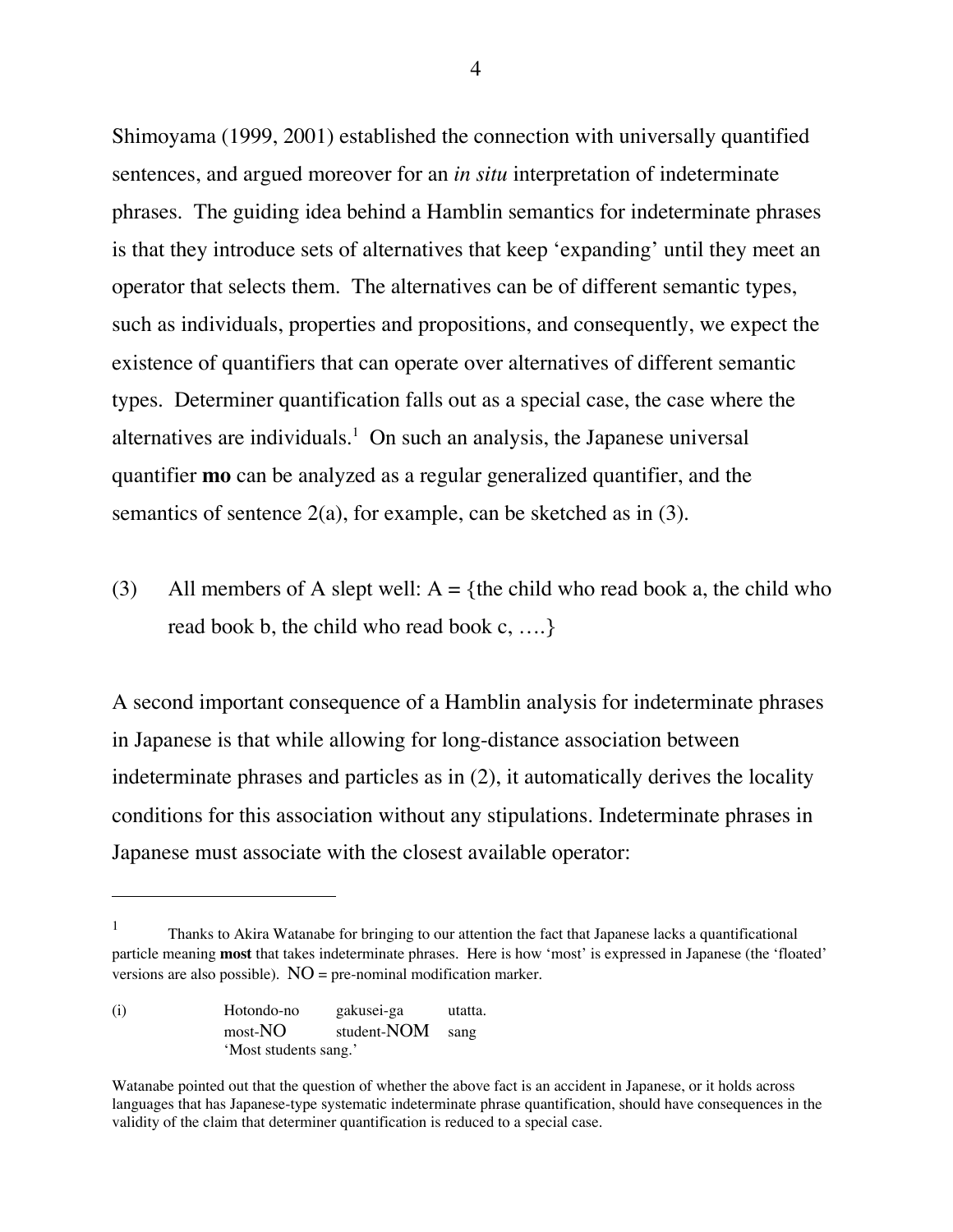(4) 
$$
\ast
$$
 [...].... **ind** .... **ka/mol**....] **-ka/mol**

On a Hamblin analysis, the alternatives created by an indeterminate phrase can expand across relative clause boundaries as illustrated in (2). They are, however, caught by the first relevant operator in their way. In (4), which illustrates a typical intervention effect, the alternatives created by the indeterminate pronoun must associate with the lower **ka**/**mo**. It could not be otherwise. The intervention effects follow from the very architecture of the interpretation system, in interaction with structural configurations. No locality principles have to be stated in the grammar.

Here is a brief illustration of how the interpretation of the simple sentence **Dare**( **ga**) **nemutta** is computed in a Hamblin semantics. We give an overview of the essential definitions of the interpretation system in the Appendix of section 3, which can be skipped by readers who are not interested in the technical parts of our proposal. In a Hamblin semantics, all expressions denote sets of 'traditional' denotations. These are the alternatives. Most lexical items denote singleton sets. The main innovation comes with indeterminate pronouns and phrases. Those denote sets of individuals. We have to think of those sets as individual alternatives, rather than as properties. This is the major conceptual shift in Hamblin's system. Via pointwise functional application, the alternatives created by indeterminate phrases can 'expand'. More formally, we have (for all possible worlds w and variable assignments g):

5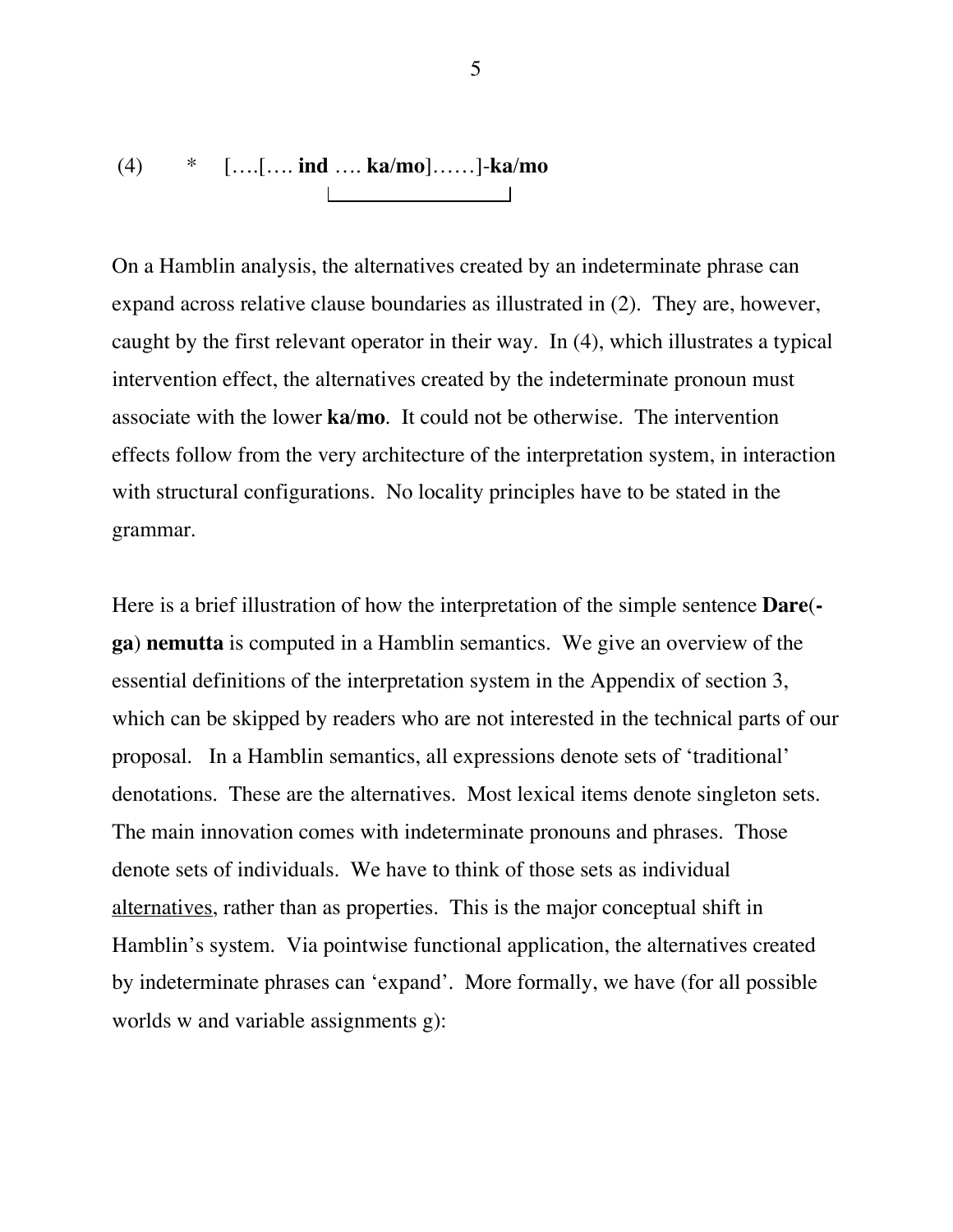| $[[\text{dare}]]^{\text{w,g}}$                    | $= \{ x: \text{human}(x)(w) \}$                                                         |
|---------------------------------------------------|-----------------------------------------------------------------------------------------|
| $\left[\left[\text{nementta}\right]\right]^{w,g}$ | $= \{ \lambda x \lambda w' \cdot \text{slipt}(x)(w') \}$                                |
| $\left[\frac{dare}{d}\right]^{w,g}$               | $= \{ p: \exists x \ [\text{human}(x)(w) \& p = \lambda w'.\ \text{slept}(x)(w') \} \}$ |

**Dare** ('who') denotes the set of all humans. The verb **nemutta** ('slept') denotes a singleton set  $-$  it introduces just one alternative, a property. The denotation of the sentence **Dare**(**-ga**) **nemutta** is a set of propositions of the form {'a slept', 'b slept', 'c slept', etc.}. To compute this set, we apply functional application 'pointwise'. The alternatives can expand until they meet an operator that selects them. Here is an overview of the most common operators. The propositional ones operate over propositional alternatives, the generalized quantifiers operate over individual alternatives.

# Propositional quantifiers

Where A is a set of propositions, we have:

| $[\exists](A)$ | $=$ {the proposition that is true in all worlds in which some<br>proposition in A is true}      |
|----------------|-------------------------------------------------------------------------------------------------|
| $[\forall](A)$ | $=$ {the proposition that is true in all worlds in which every<br>proposition in A is true $\}$ |
| [Neg](A)       | $=$ {the proposition that is true in all worlds in which no proposition<br>in A is true $\}$    |
| [Q](A)         | $= A$ (or other denotations, see Appendix)                                                      |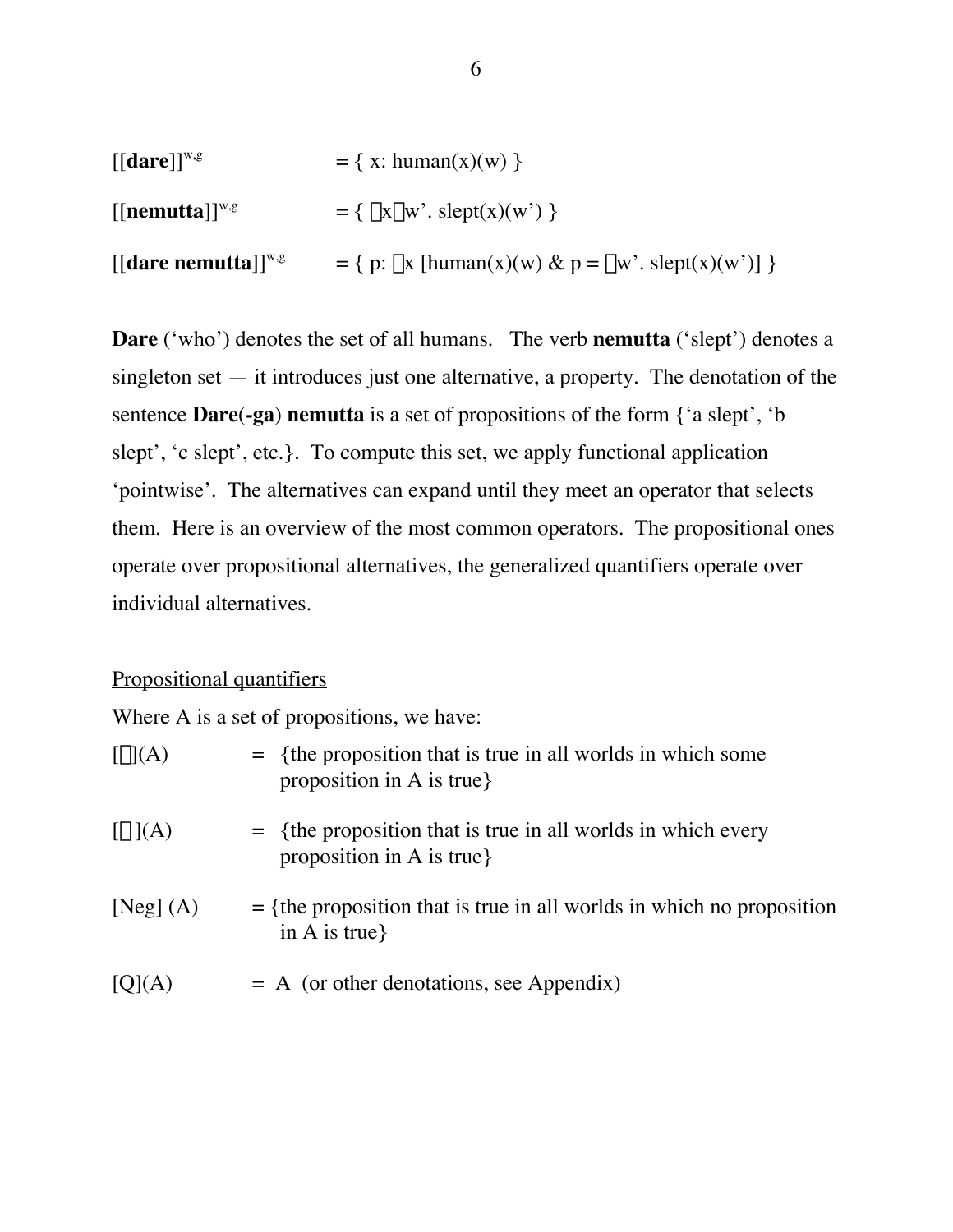### Generalized quantifiers

Where A is a set of individuals, we have:

| $[\exists] (A)$ | $=$ {the property of properties that is true of any property if some<br>individual in A has it. $\}$  |
|-----------------|-------------------------------------------------------------------------------------------------------|
| $[\forall] (A)$ | $=$ {the property of properties that is true of any property if every<br>individual in A has it. $\}$ |

And so on, for the others.

### **3. Appendix: The semantic interpretation system**

This appendix gives an outline of the components of a Hamblin semantics, listing the major composition principles. In line with much recent work on the topic, we assume that composition principles are largely type-driven, and apply freely whenever they can.

#### Hamblin Functional Application

If  $\alpha$  is a branching node with daughters  $\beta$  and  $\gamma$ , and  $[[\beta]]^{w,g} \subseteq D_{\alpha}$  and  $[[\gamma]]^{w,g} \subseteq D_{\text{cyc}}$ , then  $[[\alpha]]^{w,g} = \{a \in D_{\tau}: \exists b \exists c \; [b \in [[\beta]]^{w,g} \& c \in [[\gamma]]^{w,g} \& a =$  $c(b)$ }.

Sentential quantifiers<sup>2</sup>

For  $[[\alpha]]^{w,g} \subseteq D_{\text{est}}$ :

 $\overline{a}$ 

- (i)  $[[\exists \alpha]]^{w,g} = {\lambda w'. \exists p [p \in [[\alpha]]^{w,g} \& p(w') = 1]}$
- (ii)  $[[\forall \alpha]]^{w,g} = {\lambda w'. \forall p [p \in [[\alpha]]^{w,g} \rightarrow p(w') = 1]}$

<sup>2</sup> There should be a choice for the world index with respect to which  $\alpha$  is to be evaluated in (i) to (iv), an issue we will neglect here and below.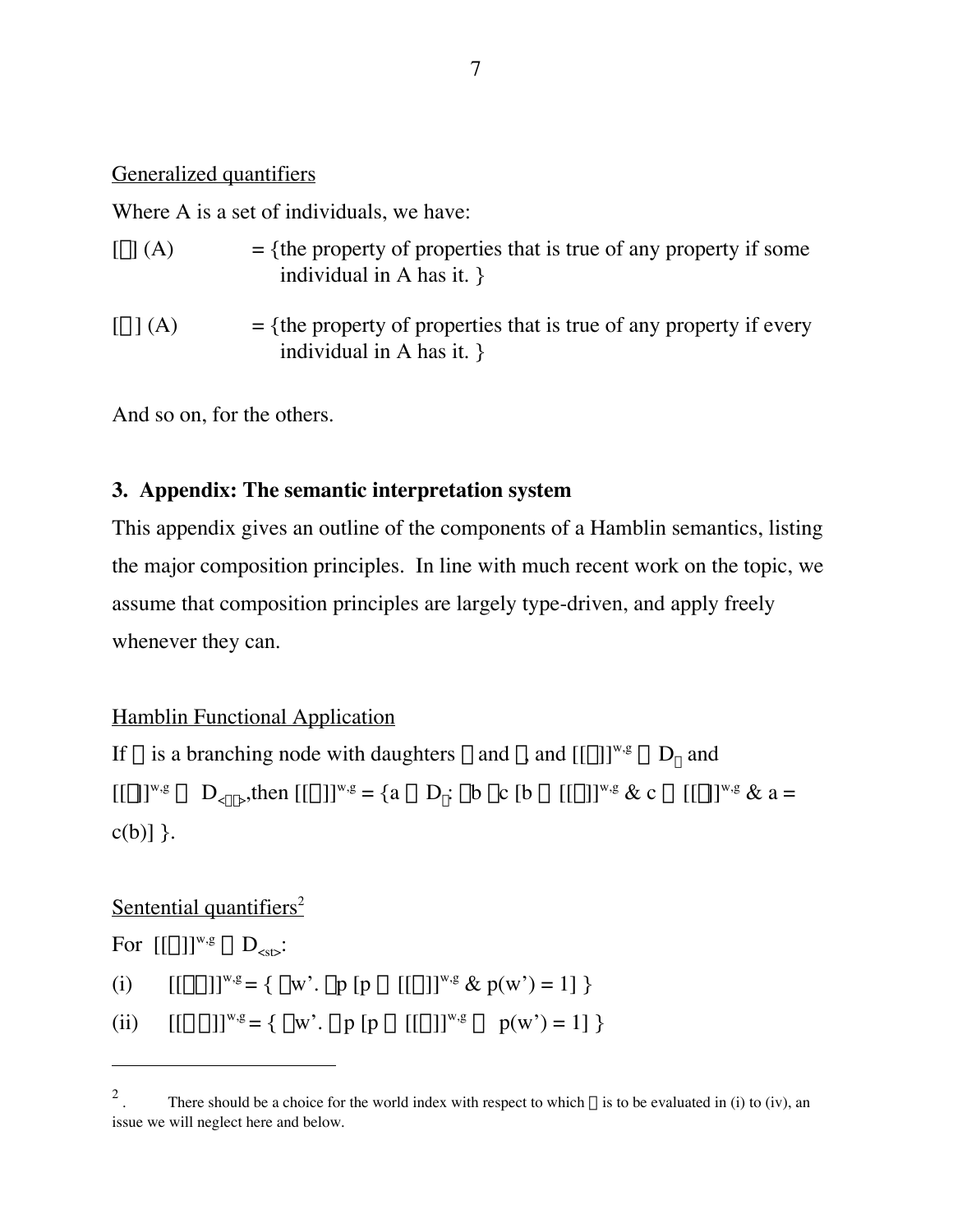(iii) 
$$
[[\text{Neg } \alpha]]^{w,g} = \{ \lambda w \cdot \neg \exists p [p \in [[\alpha]]^{w,g} \& p(w') = 1] \}
$$

\n- (iv) 
$$
[[Q\alpha]]^{w,g} = [[\alpha]]^{w,g}
$$
 or (Groenendijk & Stokhof 1984)
\n- $[[Q\alpha]]^{w,g} = \{ \lambda w \cdot \forall p [p \in [[\alpha]]^{w,g} \rightarrow [p(w) = 1 \leftrightarrow p(w') = 1]] \}$
\n

### Generalized quantifiers

For  $[[\alpha]]^{w,g} \subseteq D_e$ : (i)  $[[\exists \alpha]]^{w,g} = {\lambda P\lambda w'}$ .  $\exists a [a \in [[\alpha]]^{w,g} \& P(a)(w') = 1]$ (ii)  $[[\forall \alpha]]^{w,g} = {\lambda P \lambda w}$ .  $\forall a [a \in [[\alpha]]^{w,g} \rightarrow P(a)(w') = 1]$ 

Etc.

 $\overline{a}$ 

### Predicate Abstraction

If  $\alpha$  is a branching node whose daughters are an index i and  $\beta$ , where  $[[\beta]]^{w,g} \subseteq D_{\alpha}$ then  $[[\alpha]]^{w,g} = \{f: f \in D_{\text{ceo}} \& \forall a [f(a) \in [[\beta]]^{w,g[a/i]} \}^3.$ 

Pronouns and traces

For any index i,  $[[i]]^{w,g} = \{ g(i) \}$ .

# **4. A Japanese analysis of German irgendein**

In the first part of our paper, we introduced a theory of quantification where determiner quantifiers and propositional quantifiers fall out as special cases. Such a theory captures three distinctive properties of Japanese indeterminate phrases: their interpretational variability, apparent locality violations, and the intervention effects. In what follows, we present a case study of a single indefinite: German

<sup>&</sup>lt;sup>3</sup>. . There is a question about the correctness of the definition for Predicate Abstraction. It does not quite deliver the expected set of functions. As far as we can see, however, no wrong predictions are actually made, as long as we only use the definition for generating propositional alternatives.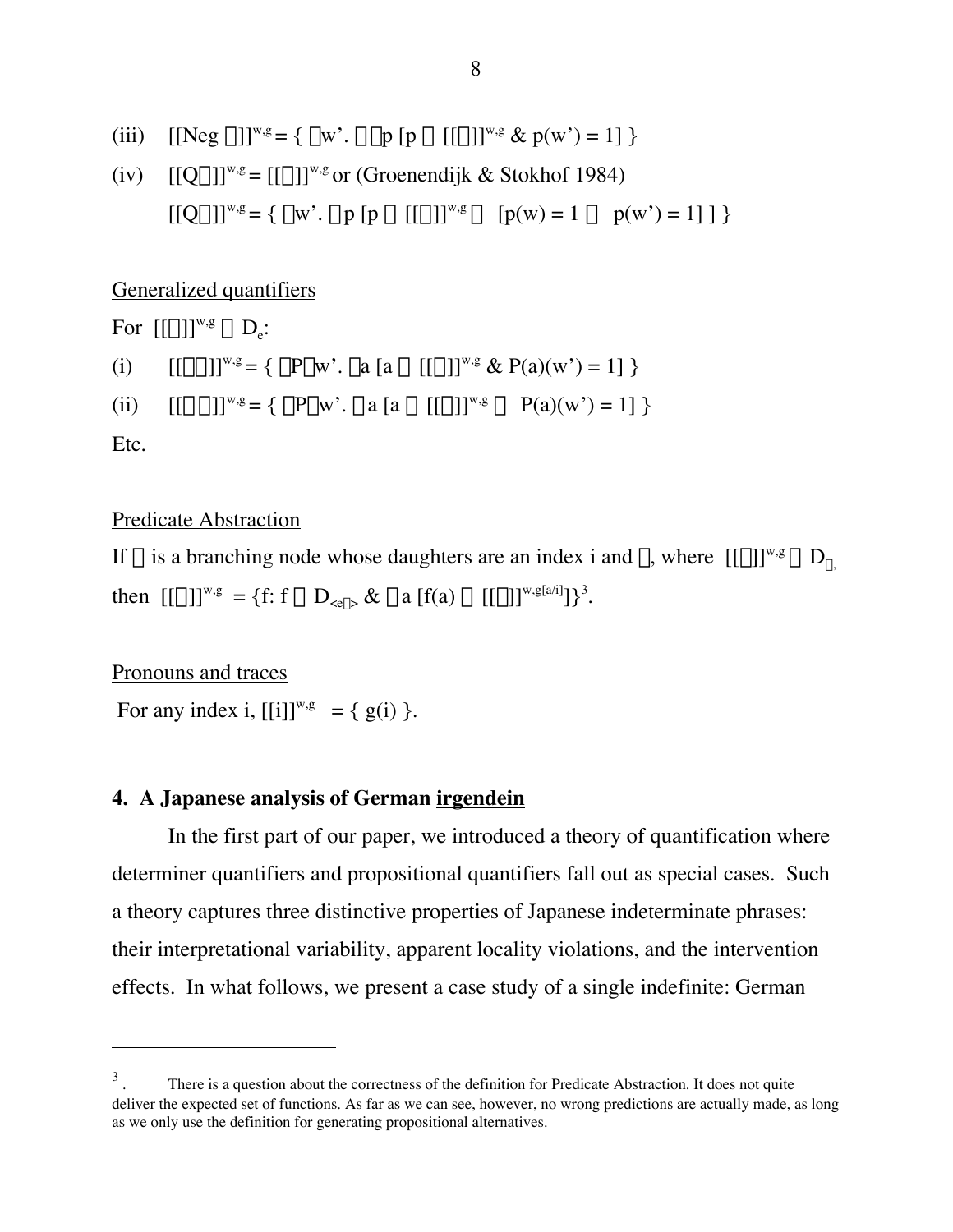**irgendein**. Next to a Japanese indeterminate phrase, **irgendein** looks like a rather dull existential that is unlikely to contribute any new insights into the properties of quantification. It doesn't show any quantificational variability at all. Moreover, it doesn't seem to have exceptional scope properties. When we look closer, however, we discover that **irgendein** has other properties that consistently show up with quantifiers in the languages of the world: It triggers free choice effects in the scope of modals and displays what we might describe as 'polarity sensitivity'. We will show that a Hamblin semantics for **irgendein** explains why it can have those properties in addition to its quantificational and scope characteristics. Moreover, by arguing for a Hamblin semantics for both **irgendein** and indeterminate pronouns in Japanese, we hope to motivate a unified theory of quantification that has the right architecture to account for the core properties of quantifiers, including categorial variability (e.g. determiners vs. sentential operators), interpretational variability (e.g. interrogative, existential, universal), scope properties, polarity sensitivity, free choice effects, and intervention effects.

The typical properties of **irgendein** are illustrated in (5) to (7). In (6), we see a subtle epistemic effect. By using **irgendein**, Hans conveys that he doesn't know or care about who called, or thinks the identity of the speaker is irrelevant. Maria's question is pragmatically inappropriate, then. Choosing **irgendein** in (7), Maria expresses indifference as to the choice of guests. Anybody in the universe of discourse would be fine with her. **Jemand** would be pragmatically inappropriate. The simple indefinite, would merely repeat what the question already presupposes.

9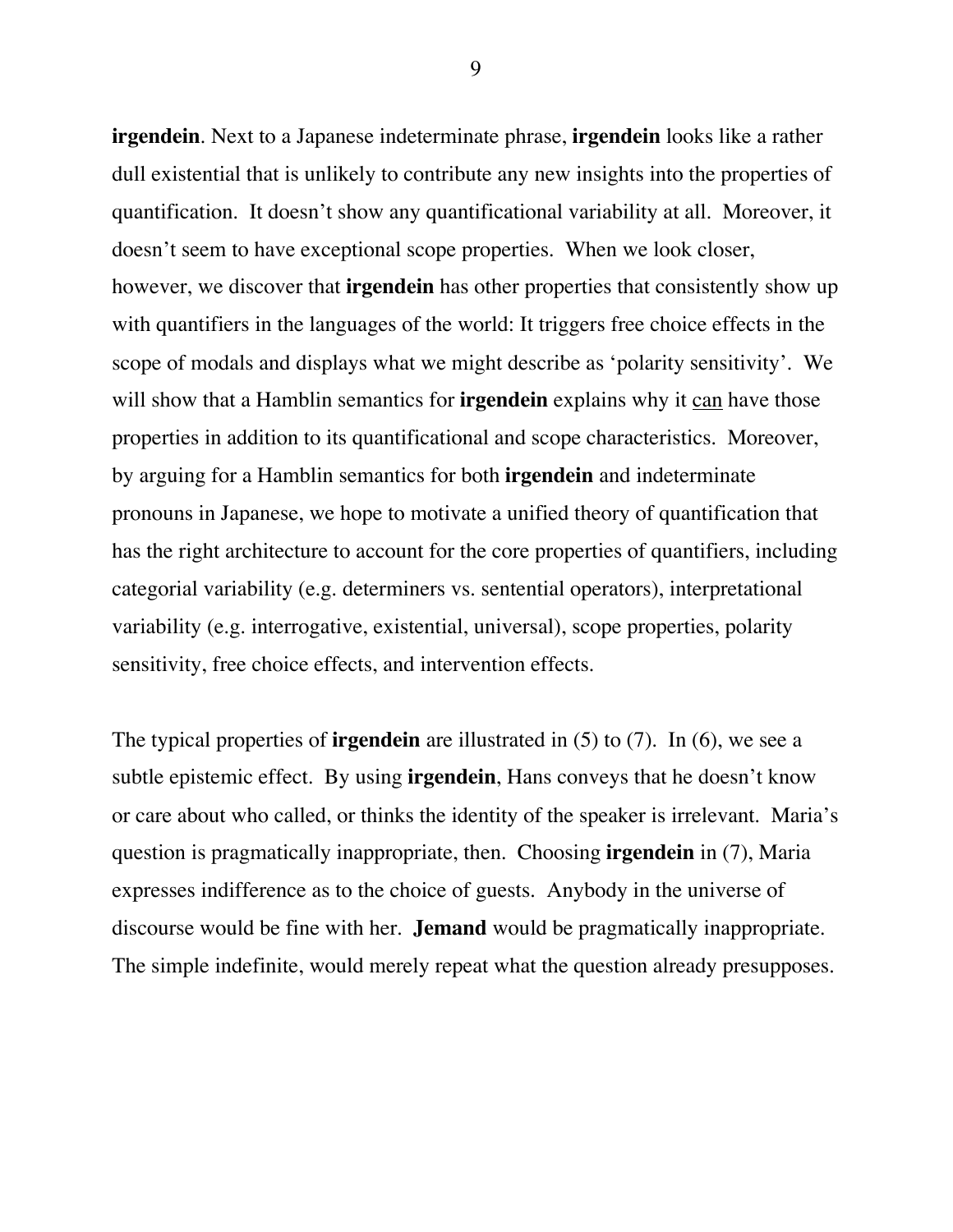### Epistemic effects $4$

| (5)                        | Hans:  | Jemand hat angerufen.<br>Somebody has called.               |                 |
|----------------------------|--------|-------------------------------------------------------------|-----------------|
|                            | Maria: | Wer war es?<br>Who was it                                   |                 |
| (6)                        | Hans:  | <b>Irgendjemand</b> hat angerufen.<br>Irgend-one has called | Ignorance       |
|                            | Maria: | $\#$ Wer war es?<br>Who was it?                             | or Indifference |
| Modals <sup>5</sup><br>(7) |        | $\mu_{\text{on}}$ $W_{\text{on}}$ call ich einleden?        |                 |

| (7) | Hans: Wen soll ich einladen?                                      |              |
|-----|-------------------------------------------------------------------|--------------|
|     | Who shall $I$ invite?                                             |              |
|     |                                                                   | Indifference |
|     | Maria: Irgendjemand / $#$ Jemand.<br>Somebody or other. Somebody. |              |

For reasons of space, we will primarily discuss the non-epistemic effects of **irgendein** in this paper. Our analysis should carry over to the epistemic cases, however, assuming that declarative sentences have assertoric operators that might trigger implicatures relating to the common ground of the conversation. When experimenting with the properties of **irgendein**, we have to be aware of the epistemic interpretation, however. Sentence (8) is ambiguous, for example:

- (8) Mary musste **irgendeinen** Mann heiraten. Mary had-to irgend-one man marry.
- (a) There was some man Mary had to marry, the speaker doesn't know or care who it was.

 $\overline{a}$ 

<sup>4</sup> <sup>4</sup>. Examples (5) and (6) are due to Haspelmath (1997).

Example (7) is from the Akademiegrammatik 1981, p. 667 f.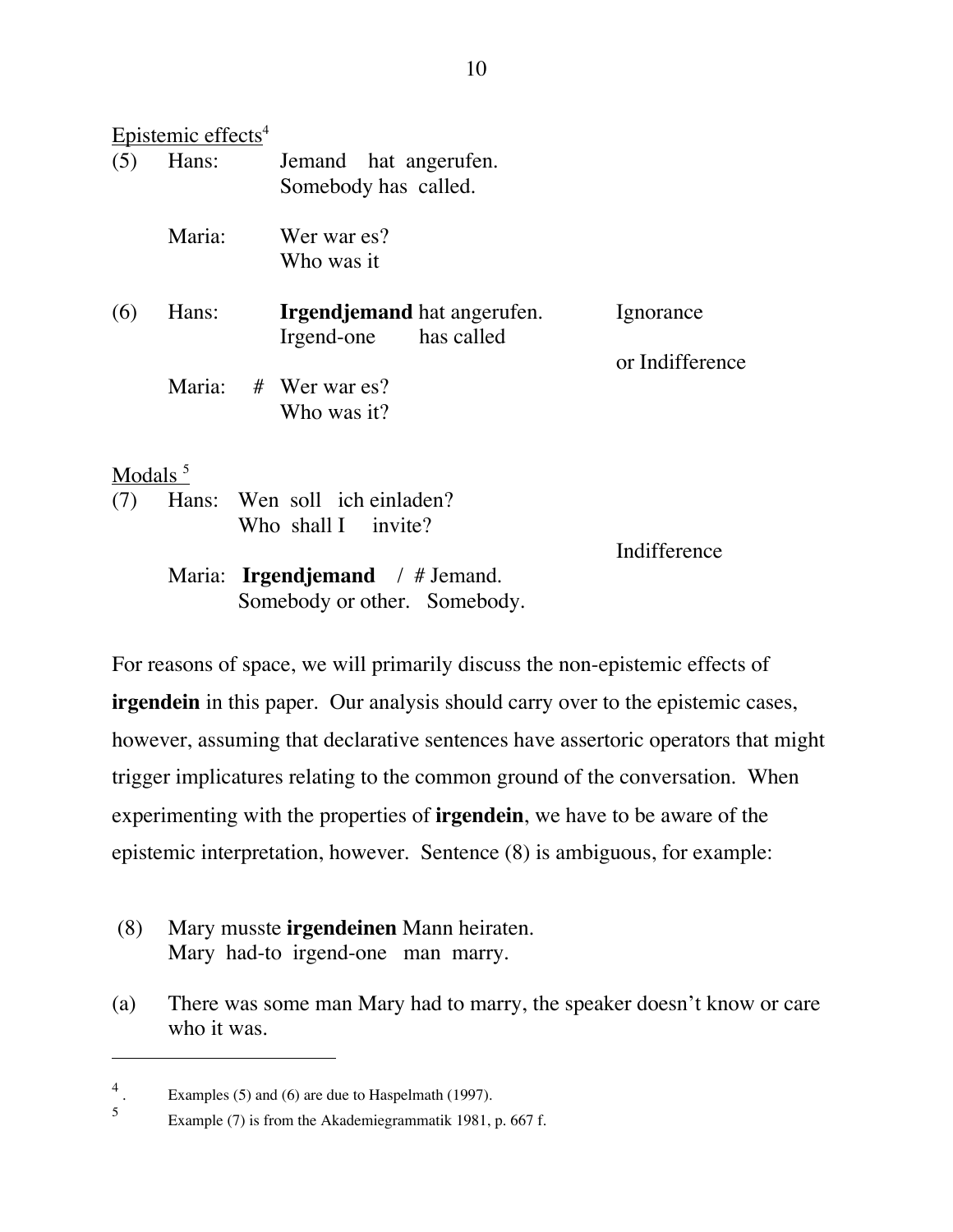(b) Mary had to marry a man, any man was a permitted marriage option for her.

As illustrated in (5) to (8), **irgendein** indefinites have a special relation with modals and the options they provide, be they epistemic, deontic, or what not. The special link with modality is a well-known property of free choice indefinites and plays a crucial role in the analyses of free choice indefinites proposed in Dayal 1998, Giannakidou 2001, and Saebø 2001. The connection with modality provides the key to an understanding of the free choice effect. However, existing accounts of the free choice effect struggle with the traditional assumption that modals select propositions, hence can't really 'see' a free choice indefinite buried somewhere in their scope. There is currently no compositional account of the link between free choice indefinites and modals, nor an explanation why there should be such a link. Our analysis of the free choice effect is based on the idea that free choice indefinites – like all indeterminate phrases - create Hamblin sets, hence alternatives. Those alternatives keep expanding until they meet an operator that can make use of them. In this way, a local link between an indefinite and a modal can be established. The alternatives created by the indefinite can then be 'distributed over' the set of accessible worlds, as Dayal and Giannakidou envisaged. On our account, the alternatives to be distributed grow into propositions, and are not individuals any longer. This is what makes a compositional semantics for free choice indefinites possible.

### **5. What IS the relation with Modality**?

To see how the alternatives created by an indefinite can relate to the accessible worlds introduced by a modal, let us look at two scenarios and how to

11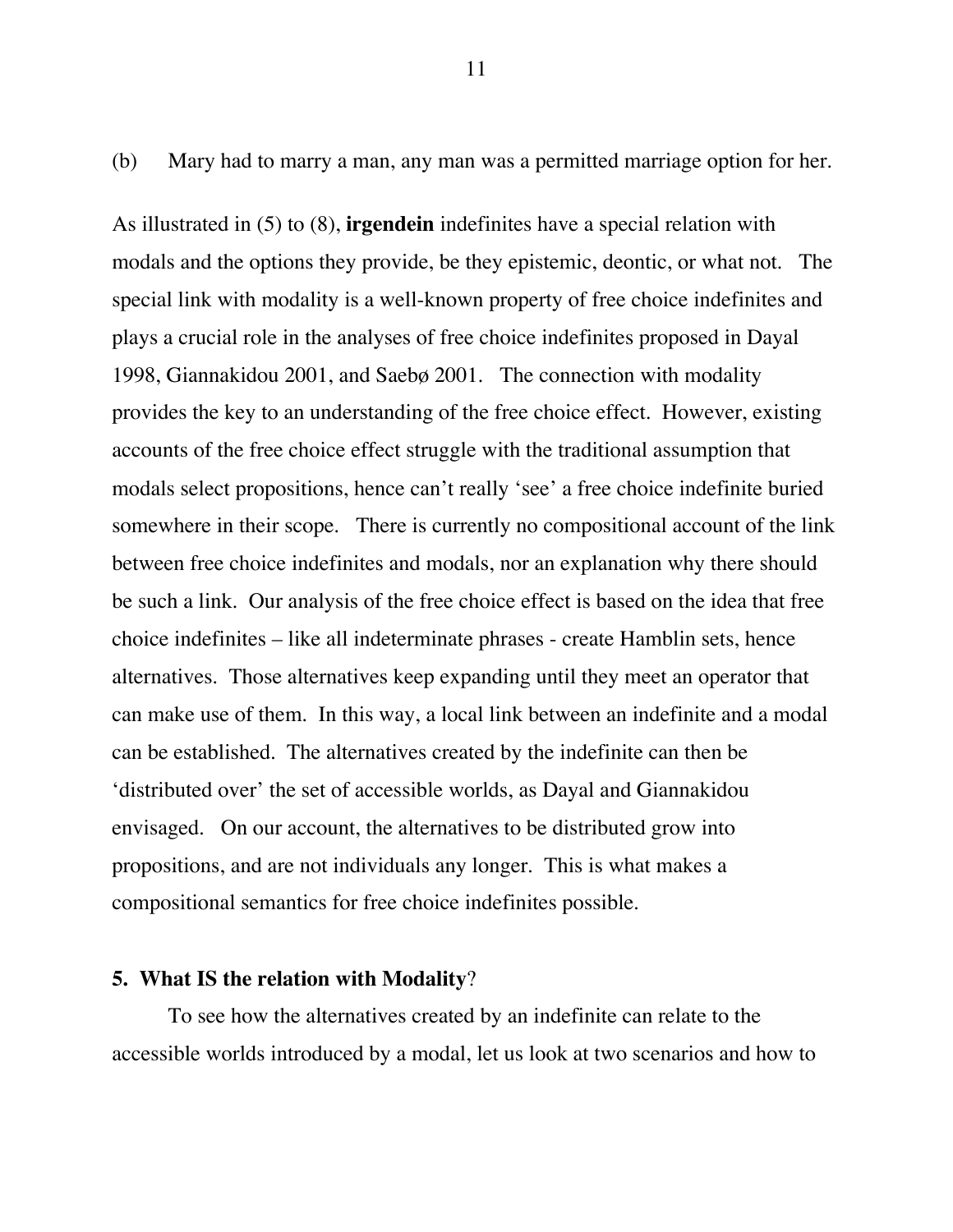describe them. First scenario: Mary has to marry a doctor, and any doctor is a permitted option. Her deontic options look as follows, then:



Sentence (9) can felicitously describe such a situation.

(9) Mary muss **irgendeinen** Arzt heiraten. Mary has to irgend-a doctor marry 'Mary has to marry a doctor, any doctor is a permitted option.'

Second scenario: Mary has to marry one of two doctors, Dr. Heintz or Dr. Dietz, and those are the only permitted options for her. This time, her deontic options look as follows:



(9) cannot felicitously describe such a situation, so long as our universe of discourse contains more than two men. Using (10) would be fine in both cases.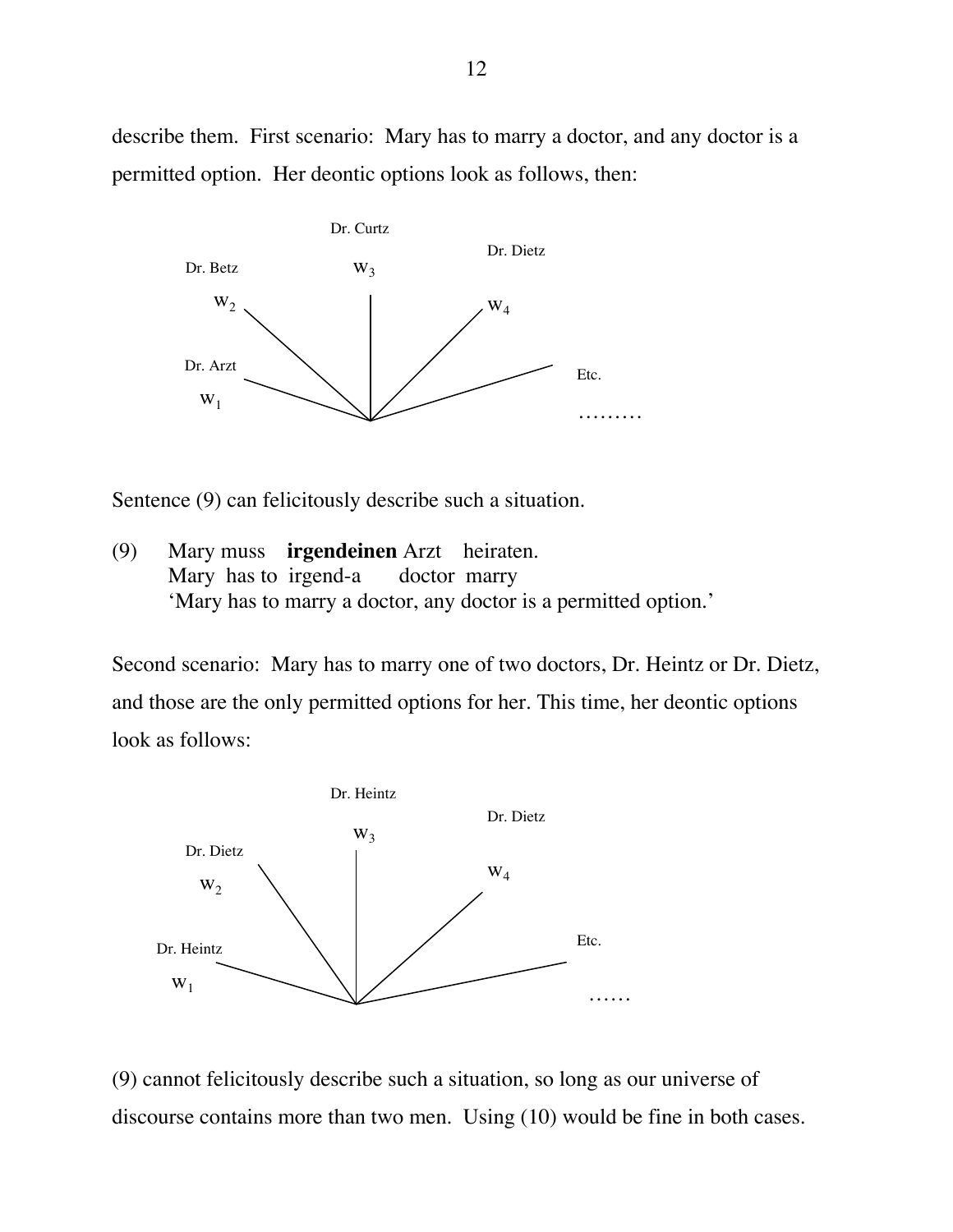(10) Mary muss **einen** Arzt heiraten. Mary has to a doctor marry 'Mary has to marry a doctor'

The examples illustrate what it means for the propositional alternatives created by a free choice indefinite to be 'distributed over' the accessible worlds introduced by a modal. **Irgendein**, unlike simple **ein**, induces maximal widening of the domain, as Kadmon and Landman have observed for English **any**. In our example, there has to be a propositional alternative 'Mary marry x' for each and every man x. The meaning of the modal **must** requires that in every accessible world, one of those alternatives be true. All by itself, however, this requirement is still compatible with Mary marrying the same man in every accessible world. To get the free choice effect, we need the additional requirement that there be an accessible world for every alternative created by **irgendein**. The challenge we are facing is to explain where that second requirement, the distribution requirement, should come from. The following section will show that the distribution requirement is not part of the meaning of the modal. If it was, it would have the status of a logical implication. We'll argue that it is a conversational implicature. It completely, but predictably, disappears in certain environments.

### **6. The distribution requirement is a conversational implicature**

That the distribution requirement is not a logical implication is suggested by the fact that it can be cancelled.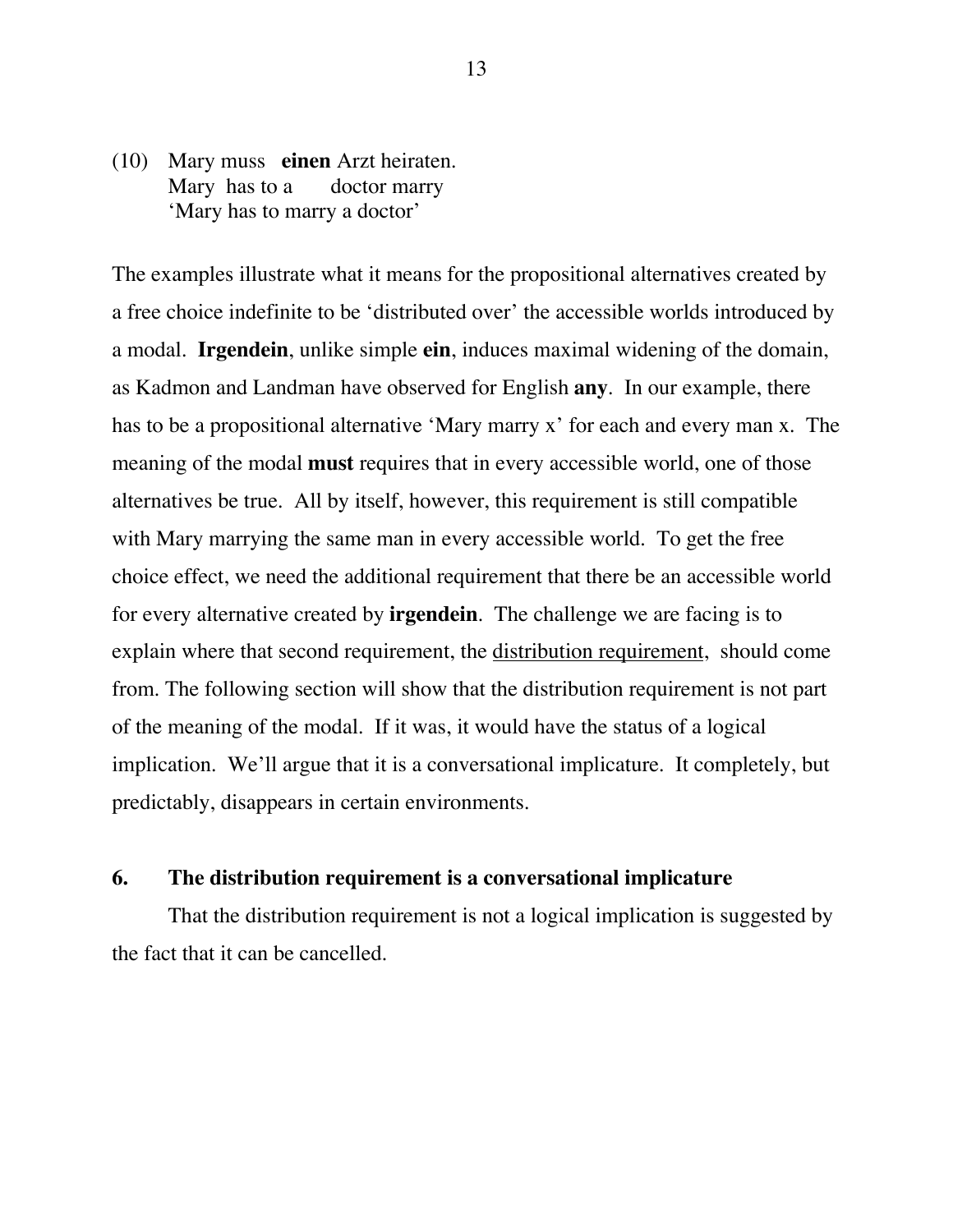(11) Du musst **irgendeinen** Arzt heiraten, und das darf niemand anders You must irgend-one doctor marry and that may nobody else

sein als Dr. Heintz. be than Dr. Heintz

'You must marry some doctor or other, and it can't be anybody but Dr. Heintz.'

A second and more reliable indication that the distribution requirement is a conversational implicature is the fact that it disappears in downward entailing contexts, (Gazdar 1979, Horn 1989, Chierchia 2001). You need a special focus particle or emphatic stress (as in (14) ) to retain it.

- (12) Niemand musste **irgendjemand** einladen. Nobody had to irgend-one invite 'Nobody had to invite anybody'.
- (13) Ich bezweifle, dass sie je **irgendjemand** einladen durfte. I doubt that she ever irgend-one invite could 'I doubt that she was ever allowed to invite anybody.'
- (14) Sie darf nie einfach nur **IRGENDjemand** einladen. She may never just only irgend-one invite. 'She is never allowed to invite just ANYbody.'

If the distribution requirement was part of the meaning of **must**, sentence (12), for example, could be true in a situation where people had to invite a particular person, hence weren't given any options. This is clearly not so. We should now be able to derive the distribution requirement pragmatically in interaction with a plausible semantics for **irgendein** and the modals. We'll present the semantics of **irgendein** and the modals **must** and **can** in the following section, and will then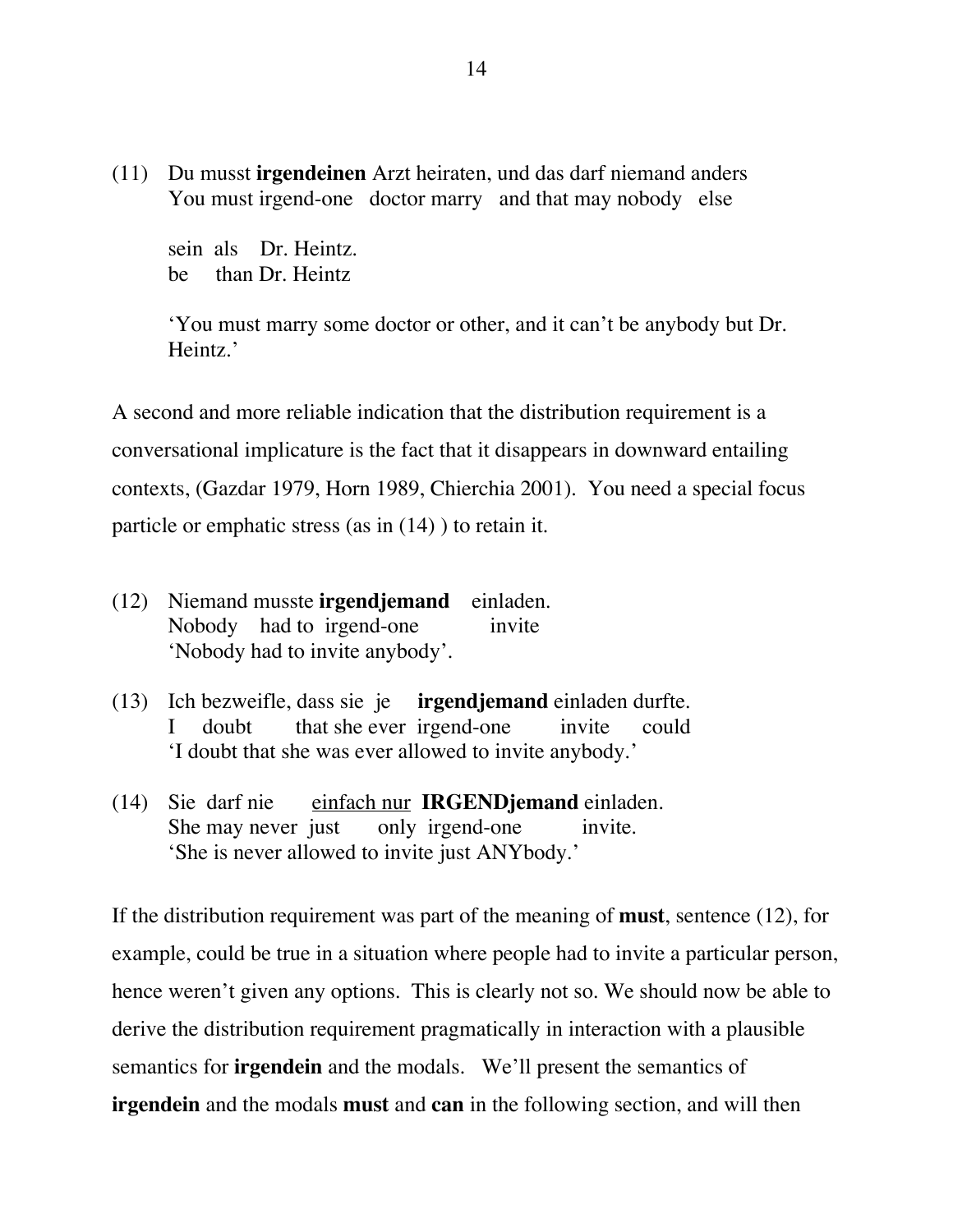illustrate in section 8 how the distribution requirement can be derived via Gricean reasoning.

### **7. Deriving the special relation with modality. A Hamblin semantics.**

For comparison, we will start with the semantics of simple indefinites: For all possible worlds w and variable assignments g we have:

$$
g(\mathbf{D}) \subseteq D
$$
 (D is the set of possible individuals)  
\n[[**einD**  $= \{ x: x \text{ is a man in w & x \in g(\mathbf{D}) \}$ 

DPs headed by **ein** denote subsets of their common noun set. **Ein Mann**, then, denotes a subset of the set of men. Which subset depends on the domain variable **D**, whose value might be provided by the context. In the limiting case, **ein Mann** might denote a singleton with a single man in it. We would have a singleton indefinite, then, as Roger Schwarzschild has called them (Schwarzschild 2000). As for **irgendein**, the main effect of **irgend**- is to widen the domain. This is the signature of a free choice indefinite. Following Chierchia 2001, the semantics of widening looks as follows:

For  $[[\alpha]]^{w,g} \subseteq D_e$ :  $[[{\bf i} {\bf r} {\bf g} {\bf e} {\bf n} {\bf d} {\bf e}] \$ <sup>w,g</sup>  $= {\bf x}: \exists {\bf g}'[{\bf x} \in [[\alpha]]^{w,g'}]$  $[[{\bf i} \text{rgend-} [{\bf ein}_D {\bf Mann} ]]]^{w,g} = {x: \exists g' [x \text{ is a man in } w \& x \in g'({\bf D})] }$  $= {x: x is a man in w}$ 

In contrast to **ein Mann**, **irgendein Mann** has to denote the set of all men. It cannot denote a proper subset of the men. As long as there is more than one man, then, **irgendein Mann** cannot be a singleton indefinite. As for the modals, it is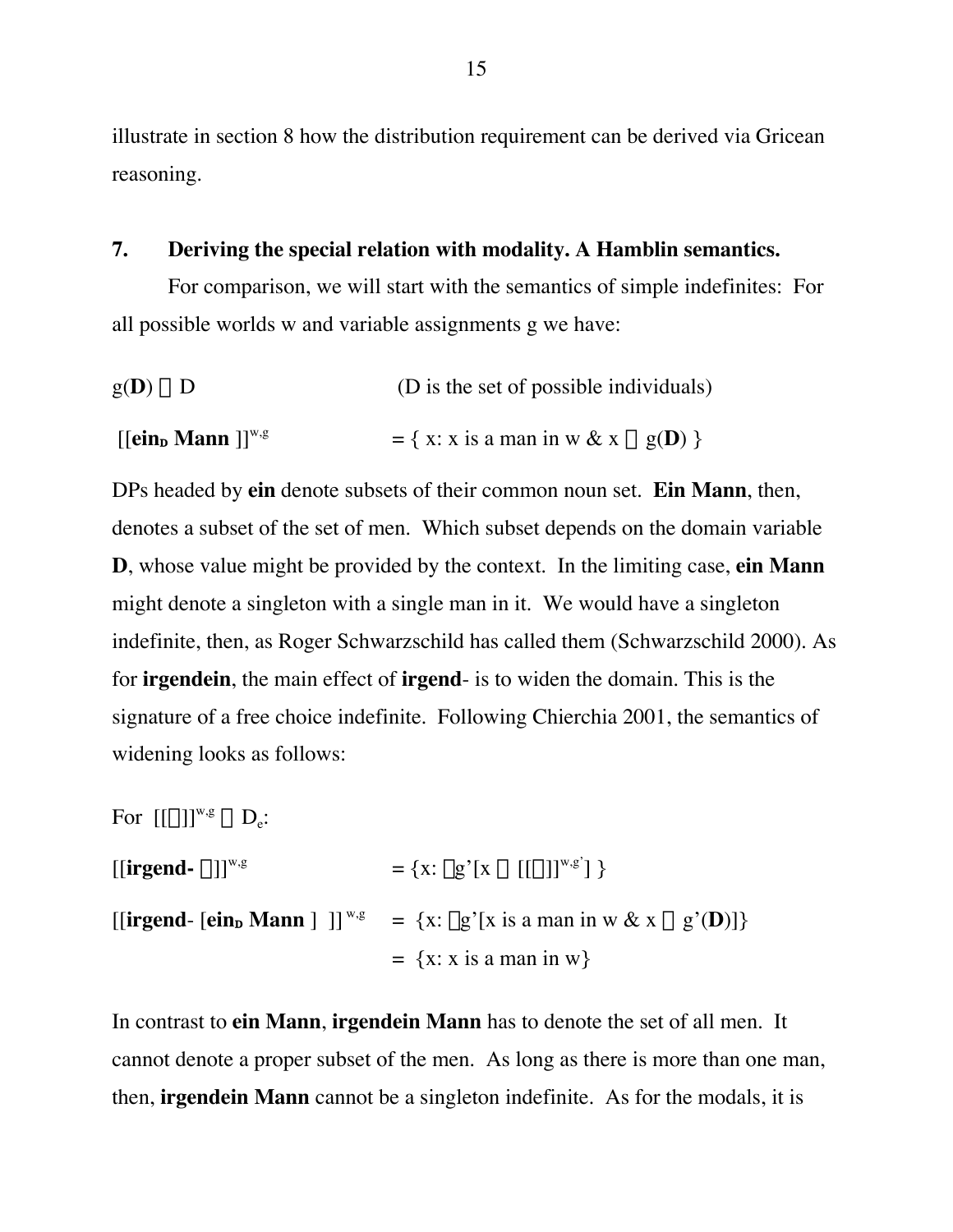tempting to take them to be operators over sets of propositional alternatives. In this way, they can be sensitive to the alternatives introduced by indeterminate pronouns in their scope:

Modal […………. **Irgendein** NP ……………] Expanding Alternatives

Another possibility would be to let modals operate on singleton sets of propositions, but assume that their scope is immediately closed by the operator  $\exists$ . What we have described as an interaction between an indefinite and a modal, would then technically be an interaction between a modal+ $\exists$  combination and an indefinite. We'll see shortly that this second possibility is correct, but we'll carry on with the first possibility for illustration. A possibility modal, then, says that some proposition in the alternative set it operates over is true in some accessible world. A necessity modal requires that for every accessible world, there be some proposition in the alternative set that is true in it. The distribution requirement is the same in both cases: For every proposition in the alternative set, there has to be an accessible world in which it is true.

# Possibility Modals: Meaning For  $[[\alpha]]^{w,g} \subseteq D_{\text{ext}}$ :  $[[\text{kann }\alpha]]^{w,g} =$  ${\lambda w'.} \exists w''[w'']$  is accessible from w' &  $\exists p [p \in [[\alpha]]^{w',g}$  &  $p(w'') = 1]$ ]

# Necessity modals: Meaning For  $[[\alpha]]^{w,g} \subseteq D_{\text{cst}}$ :  $[[{\text{mass }\alpha}]^{w,g} =$  $\{\lambda w'. \forall w''[w'']$  is accessible from  $w' \rightarrow \exists p [p \in [[\alpha]]^{w' \circ g} \& p(w'') = 1] ]\}$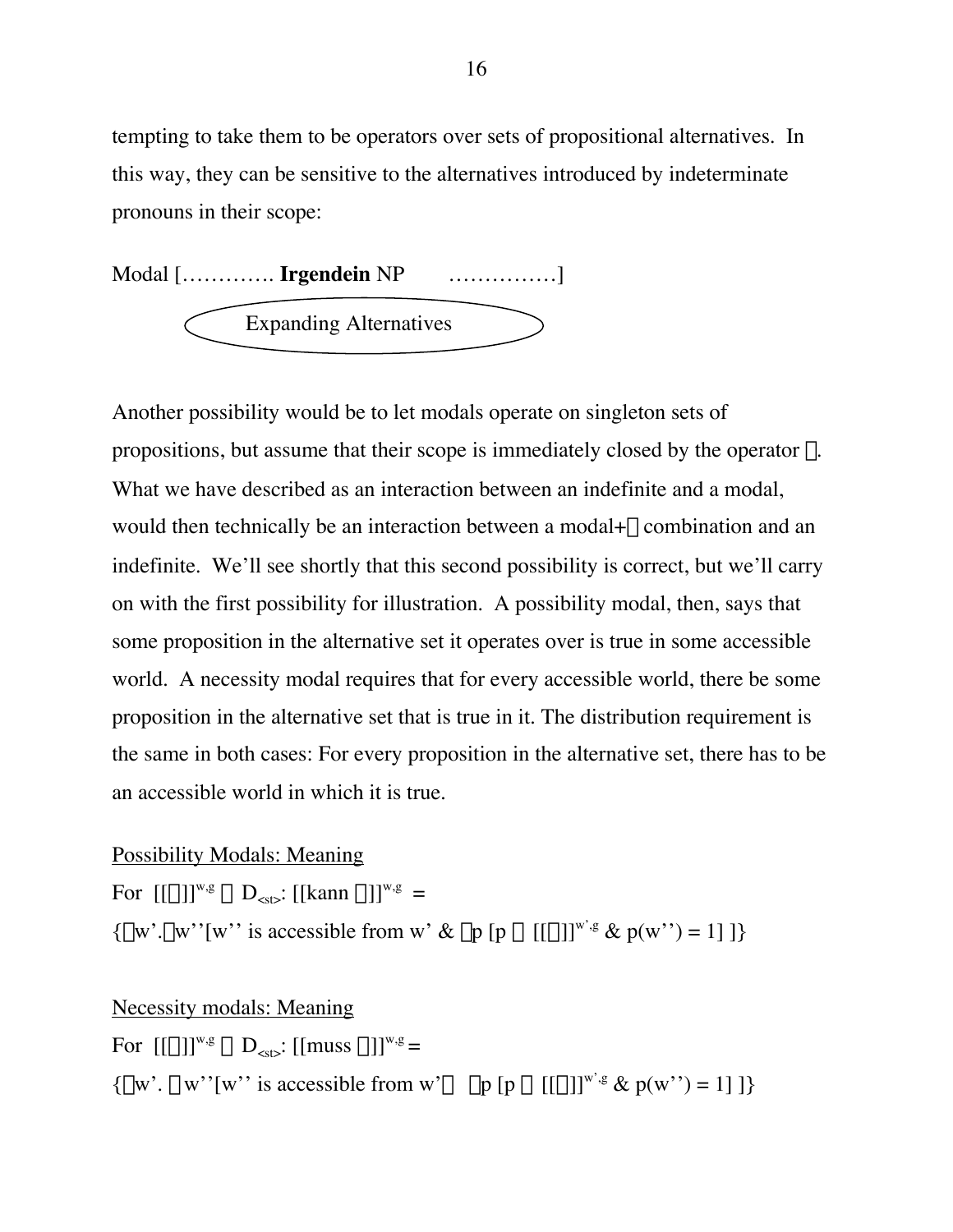Distribution Requirement (to be derived as an implicature, see below)  $\{\lambda w'. \forall p [p \in [[\alpha]]^{w',g} \rightarrow \exists w''[w''] \text{ is accessible from } w' \& p(w'') = 1] ]\}$ 

The t(ruth-conditional)-content of the modals is thus standard and weak. The distribution requirement distributes the propositional alternatives generated by **irgendein** over the accessible worlds. The task ahead is to derive that requirement.

### **8. The pragmatic derivation of free choice implicatures**

**Irgendein**, like any free choice item, induces maximal widening of the set of alternatives as part of its lexical meaning. An important insight of Kadmon & Landman 1993 is that this widening should be for a reason. Since they were dealing with **any**, the obvious reason in their case was strengthening of the statement made. This will not do for us. With a 'pure' existential, widening usually makes your statement weaker. That there is some man in the whole world, for example, is a weaker thing to say than there is some man in this room. Strengthening cannot always be the purpose of domain widening, then. Sometimes, weakening is what is called for to avoid a false claim. With existentials, then, widening might help avoid a false claim. To those two possible reasons for domain widening we propose to add a third, that's intimately tied to any semantics based on alternatives: Avoidance of false exhaustivity inferences. Exhaustivity inferences have been discussed for the semantics of questions by Groenendijk & Stokhof 1984, and for lists of possibilities by T. E. Zimmermann 2000. Zimmermann's work is particularly relevant, since it concerns the interaction between modals and **or**, which is likely to parallel the interaction between modals and indefinites. Here is a simple example of an exhaustivity inference: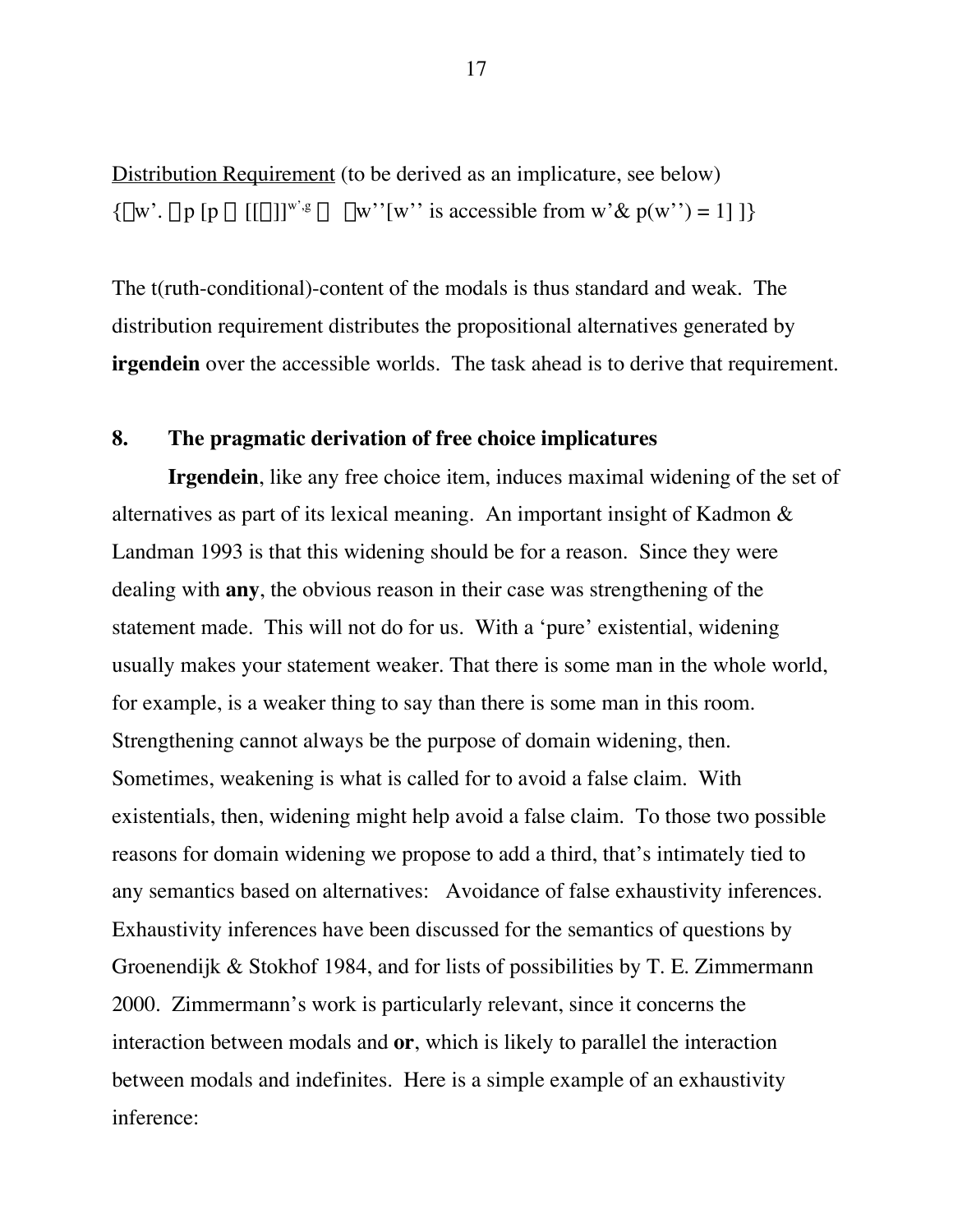(15) 2 books are under discussion. An algebra book and a biology book. I say to you: You can borrow the algebra book.

Exhaustivity inference: You cannot borrow the biology book.

My mentioning of the algebra book might trigger an inference about the biology book, given that it was among the alternatives under discussion. The inference is that I don't want you to borrow the biology book. It's an exhaustivity inference based on the assumption that my mentioning one book option for you exhausted your options. The reason why exhaustivity inferences are expected to play a major role in a semantics based on alternatives is that if alternatives are created in the semantics, they have to be reckoned with no matter what. They can't be 'contextualized away'. Let us assume, then, that domain widening might serve any of the following reasons: (a) strengthening of the claim, (b) avoiding a false claim,  $(c)$  avoiding a false exhaustivity inference<sup>6</sup>. We can now derive the distribution implicatures triggered by **irgendein** via Gricean reasoning. Here is the strategy: We are trying to reconstruct why the speaker chose to widen the domain by using a free choice existential like **irgendein**. We are assuming that widening could in principle serve any one of the 3 reasons we have mentioned. If we can figure out which one of those reasons led to the widening of the domain, we can use what we found to strengthen the statement that was actually made. As we will see, it can also happen that the reason for the widening is already logically implied by the claim made. In that case, the claim cannot be strengthened by figuring out why it was made, and no implicature is generated. This is when we say that the implicature is "cancelled." For ease of exposition, we'll illustrate the pragmatic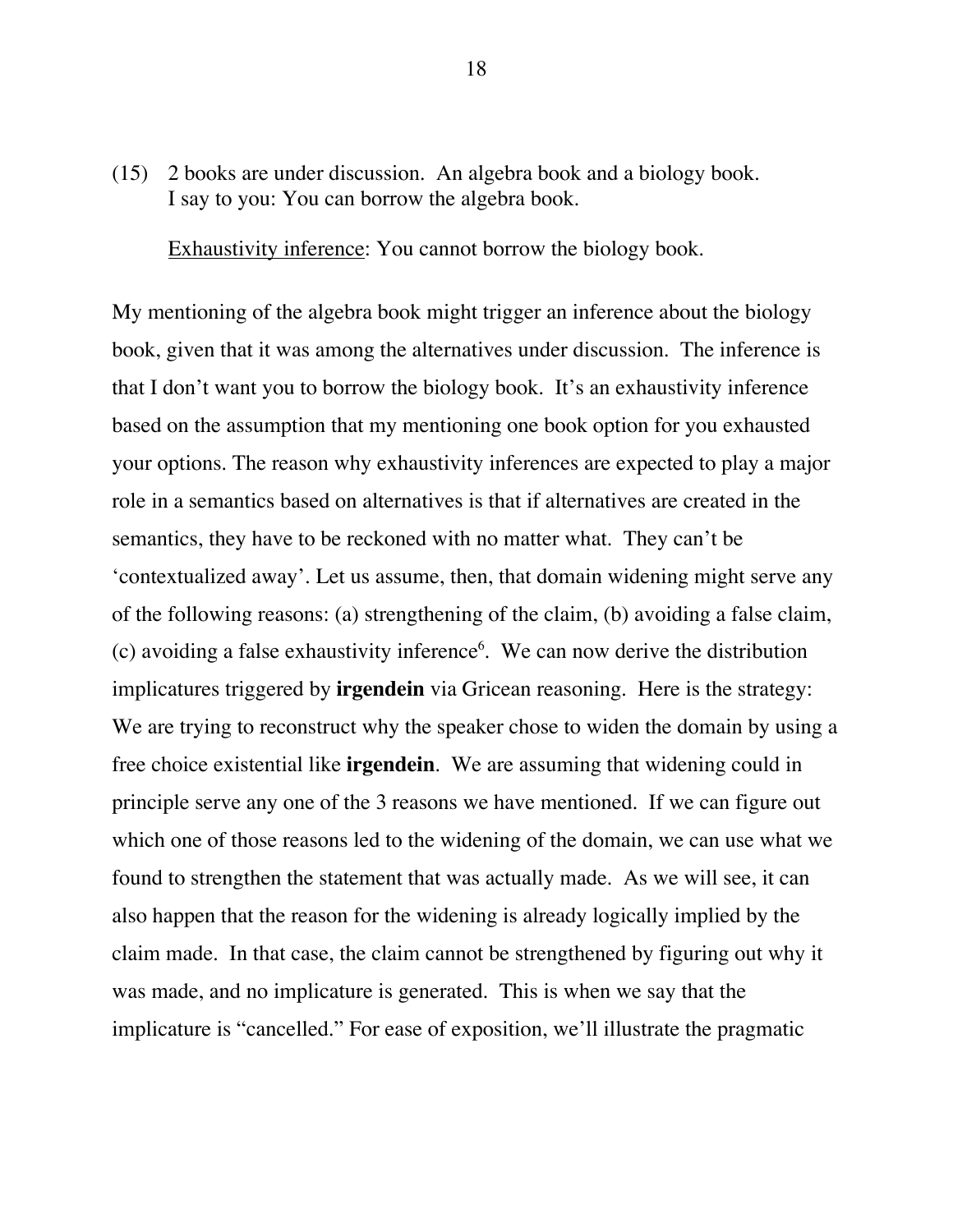derivation of the distribution implicature for the case of just two alternatives, and we will work through three representative examples in some detail.

### **Possibility**

 $\overline{a}$ 

(16) Du kannst dir **irgendeins** von diesen beiden Büchern leihen. You can you(dat.) irgend-one of those two books borrow. 'You can borrow one of those two books, it doesn't matter which.'

| Alternative set chosen:      | Can $\{A, B\}$ . |
|------------------------------|------------------|
| T(ruth-conditional) content: | $P(A \vee B)$    |

### Figuring out the implicature

She picked the widest set of alternatives,  $\{A, B\}$ . Why didn't she pick  $\{A\}$ , which would have led to a stronger claim? Suppose P(A) is false. Then she should have made the stronger claim P(B). Why didn't she? It couldn't be because the exhaustivity inference  $\neg P(A)$  is false. Assume, then, that  $P(A)$  is true. The reason why she nevertheless made the weaker claim  $P(A \vee B)$  would now have to be that the exhaustivity inference  $\neg P(B)$  is false. We infer  $P(A) \rightarrow P(B)$ . Parallel reasoning for why she didn't pick  ${B}$  leads to  $P(B) \rightarrow P(A)$ .

| Computing the total meaning of $(16)$ |                    |
|---------------------------------------|--------------------|
| $P(A \vee B)$                         | T-content of claim |
| $P(A) \leftrightarrow P(B)$           | Implicature        |
| $P(A)$ & $P(B)$                       | Total meaning      |

<sup>6</sup> There is some discussion in Groenendijk & Stokhof's and Zimmermann's work concerning the status of exhaustivity inferences. Staying agnostic with respect to this issue, we are using the neutral term "inference".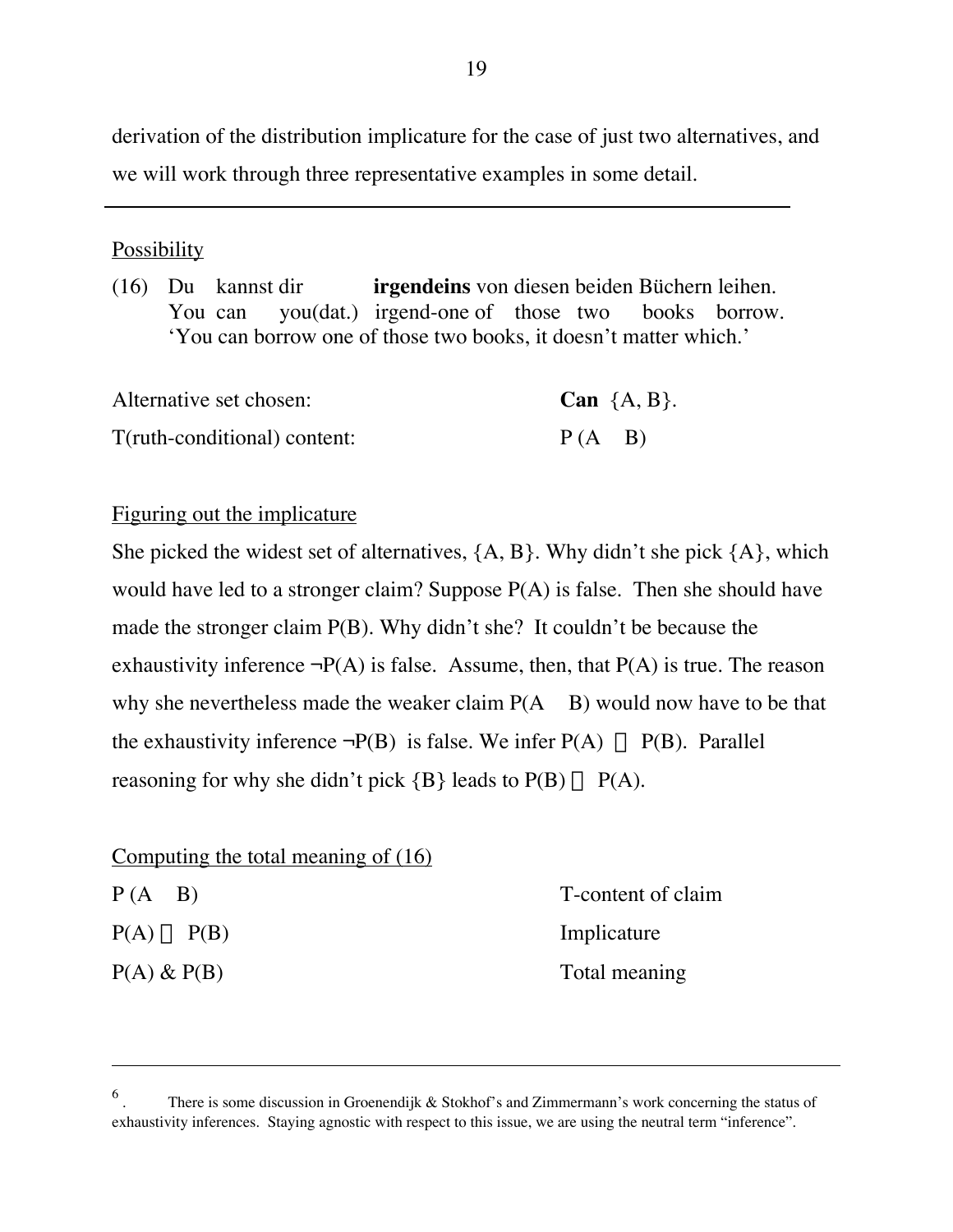# **Necessity**

(17) Du musst dir **irgendeins** von diesen beiden Büchern leihen. You must you(dat.) irgend-one of those two books borrow. 'You must borrow one of those two books, it doesn't matter which.'

| Alternative set chosen:      | <b>Must</b> $\{A, B\}$ . |
|------------------------------|--------------------------|
| T(ruth-conditional) content: | $N(A \vee B)$            |

# Figuring out the implicature

She picked the widest set of alternatives,  ${A,B}$ . Why didn't she pick  ${A}$ , which would have led to a stronger claim? It might be that N(A) is false. Or else, it might be that  $N(A)$  is true, but its exhaustivity inference  $\neg N(B)$  is false. We infer  $N(A) \rightarrow N(B)$ . The same kind of reasoning can be given for why she didn't pick  ${B}$ , and we infer  $N(B) \rightarrow N(A)$ .

| Computing the total meaning of (17)          |                              |
|----------------------------------------------|------------------------------|
| $N(A \vee B)$                                | T-content of claim           |
| $N(A) \leftrightarrow N(B)$                  | Implicature                  |
| $N(A \vee B) \& (N(A) \leftrightarrow N(B))$ | Total meaning                |
| $N(A \vee B)$ & $P(A)$ & $P(B)$              | Implication of total meaning |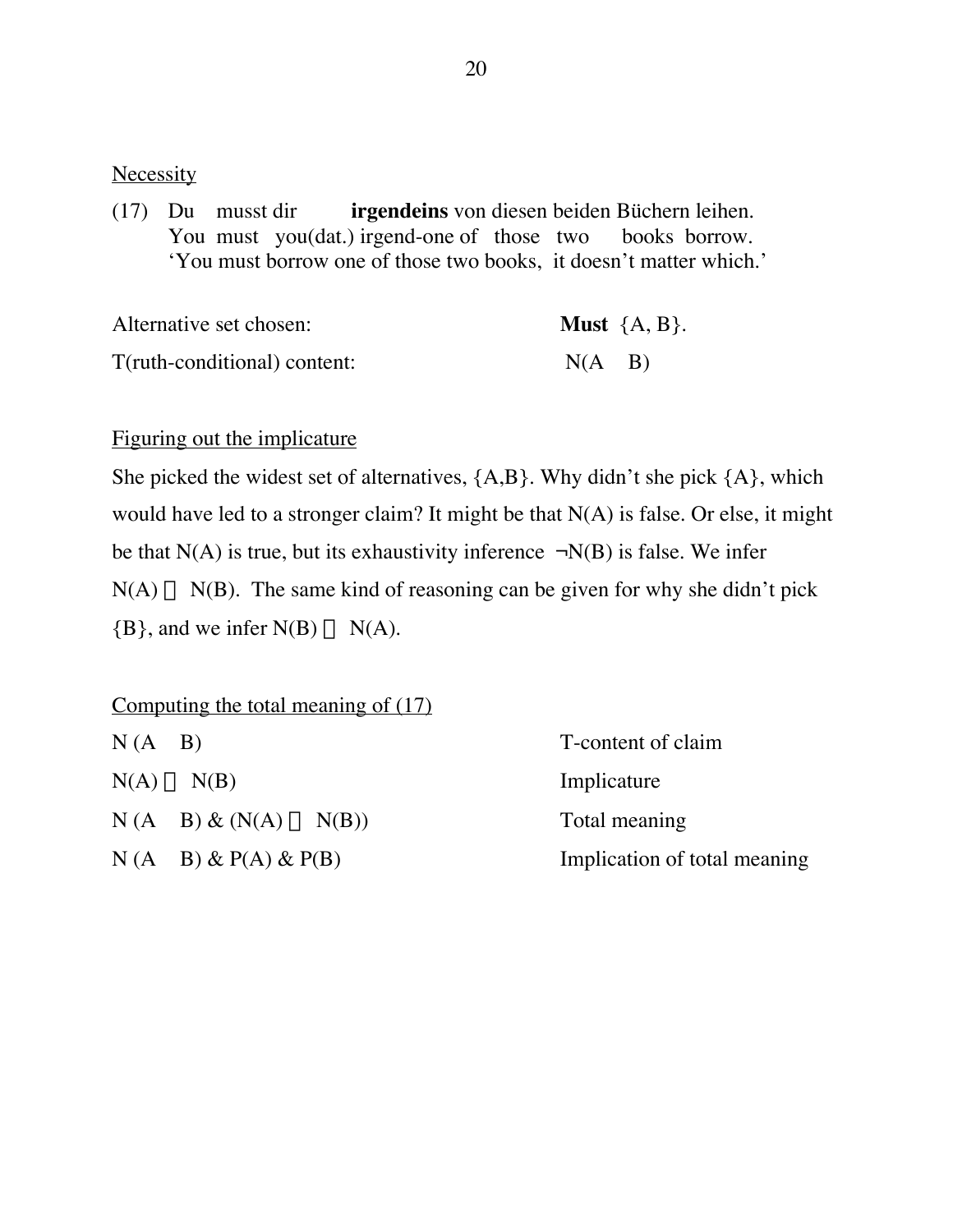# Negated Possibility<sup>7</sup>

|                 |               |  |  | (18) Du kannst dir auf keinen Fall <b>irgendeins</b> von diesen beiden |  |  |
|-----------------|---------------|--|--|------------------------------------------------------------------------|--|--|
|                 |               |  |  | You can you(dat.) in no case irgend-one of those two                   |  |  |
| Büchern leihen. |               |  |  |                                                                        |  |  |
|                 | books borrow. |  |  |                                                                        |  |  |
|                 |               |  |  | 'In no case can you borrow any one of those two books'.                |  |  |
|                 |               |  |  |                                                                        |  |  |

| Alternative set chosen:      | $\neg \textbf{Can } \{A, B\}.$ |
|------------------------------|--------------------------------|
| T(ruth-conditional) content: | $\neg P(A \vee B)$             |

### Failed attempt to derive an implicature

Why didn't she pick the smaller set of alternatives  ${A}$ ? Avoiding a false claim? This can't be, since  $\neg P(A)$  follows from what she said, so she can't think it is false. Could widening have served the purpose of strengthening? Yes, but we know that without making any further factual assumptions. Could widening have served the purpose of avoiding a false exhaustivity inference? Yes, but, again, we know that without making any further factual assumptions. What she said implies that the exhaustivity inference of  $\neg P(A)$  is false. The same kind of reasoning applies to {B}, the other smaller alternative set.

### Computing the total meaning of (18)

Since there is no implicature, the total meaning is the same as the T-content of the claim:  $\neg P (A \vee B)$ . Reconstructing why the widening took place doesn't yield any statements that are not already implied by what she said. The implicature is "cancelled".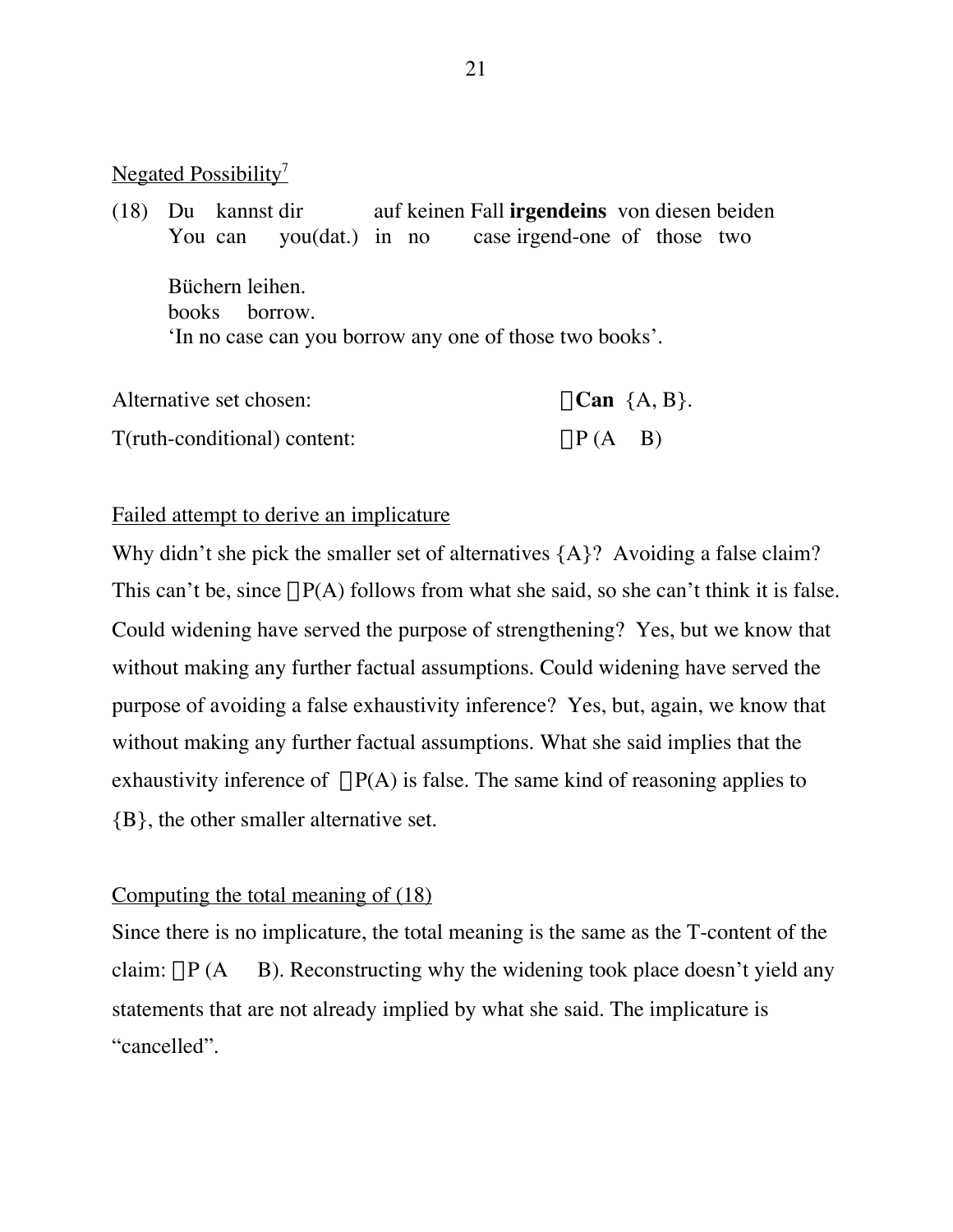We have seen that a Japanese-style Hamblin semantics can account for two properties of free choice indefinites. It explains how indefinites can interact with far-away modals in a compositional way, and also why the distribution requirement that is responsible for the free choice effect is in force in some environments, but not others. A Japanese-style alternative semantics was essential for those explanations. Expanding Hamblin alternatives can bridge the distance between indefinites and their operators, and exhaustivity inferences that come with those alternatives play an important role in producing the free choice effect. A semantics based on alternatives also establishes an immediate connection to existing accounts of negative polarity items, in particular English **any**. A number of authors, including Krifka 1994, 1995, Lee and Horn 1994, and Lahiri 1998 have argued that negative polarity items of the **any** NP type are best understood as consisting of an indefinite NP and an affective component comparable to English **even**. Krifka 1994, 1995 develops this idea within an alternative semantics where negative polarity items introduce individual alternatives that can expand to propositional alternatives via the same semantic mechanism used in a Hamblin semantics. Krifka is assuming a multidimensional semantics, a difference that is irrelevant for our present concerns. What is important is that the long-distance relation between the **even**-part and the indefinite part of **any** NPs is established via expanding alternatives, just as in our account of the free choice effect. Moreover, the meaning contribution of the **even** part essentially relies on alternatives. While there are minor divergences in detail, it is exciting to see how different courses of inquiry all converge on the same semantic architecture for indeterminate phrases.

 $\overline{a}$ 

<sup>7</sup> . In (18), **auf keinen Fall** was chosen, since **irgendein** can't be in the scope of inflectional negation.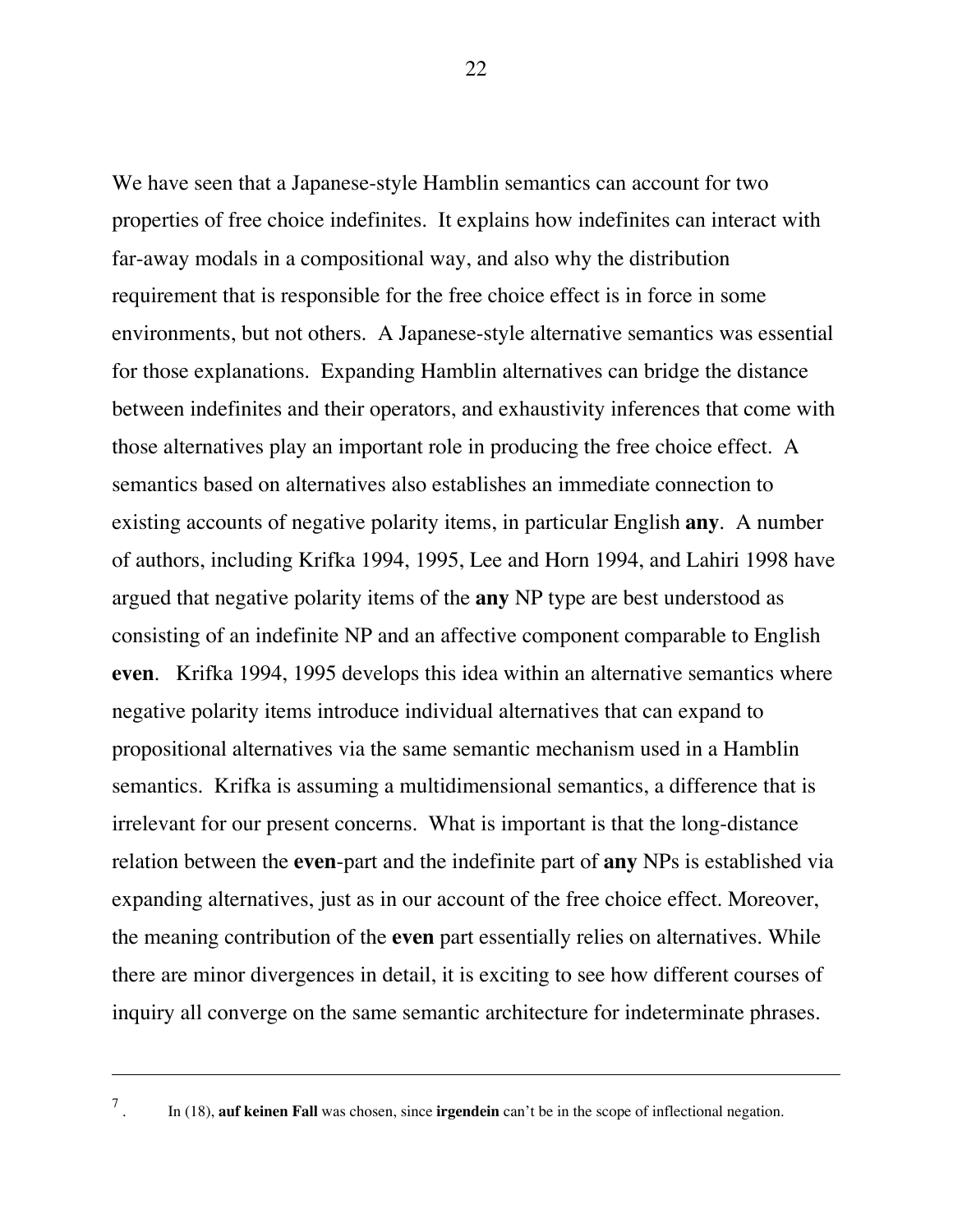In the remaining sections of this paper, we will demonstrate that if we look at the behavior of **irgendein** under the new perspective we have gained, we'll find more Japanese behavior. We'll also find some differences that have to be explained.

### **9. Long distance relations and selectivity**

If a Japanese semantics is right for **irgendein**, we should find long distance relations between possibly multiple occurrences of **irgendein** and 'their' modal. We do. (19) has meanings (a) and (b).

(19) Mary muss **irgendeinen** Mann heiraten, der **irgendwo** Mary must irgend-one man marry who irgend-where

in Bayern wohnt. in Bavaria lives.

- a. There is a man who lives somewhere in Bavaria who Mary has to marry, (the speaker doesn't know or care who it is and where he lives in Bavaria.)
- b. Mary has to marry a man who lives somewhere in Bavaria, (any man who lives anywhere in Bavaria is a permitted marriage option for Mary).

On both readings, **irgendwo** associates with a modal across a relative clause boundary. Interestingly, reading (c) is absent (for reasons we'll discuss shortly):

c. \* There is a place in Bavaria (the speaker doesn't know or care what place it is) and Mary must marry a man from that place, (any man from there is a permitted choice for Mary).

In contrast to its Japanese cousins **irgendein** is selective. It cannot associate with  $[V]$ , for example ( $[V]$  presumably contributes to the generic reading):

(20) **Irgendeins** von diesen Kindern kann sprechen. Irgend-one of these children can talk.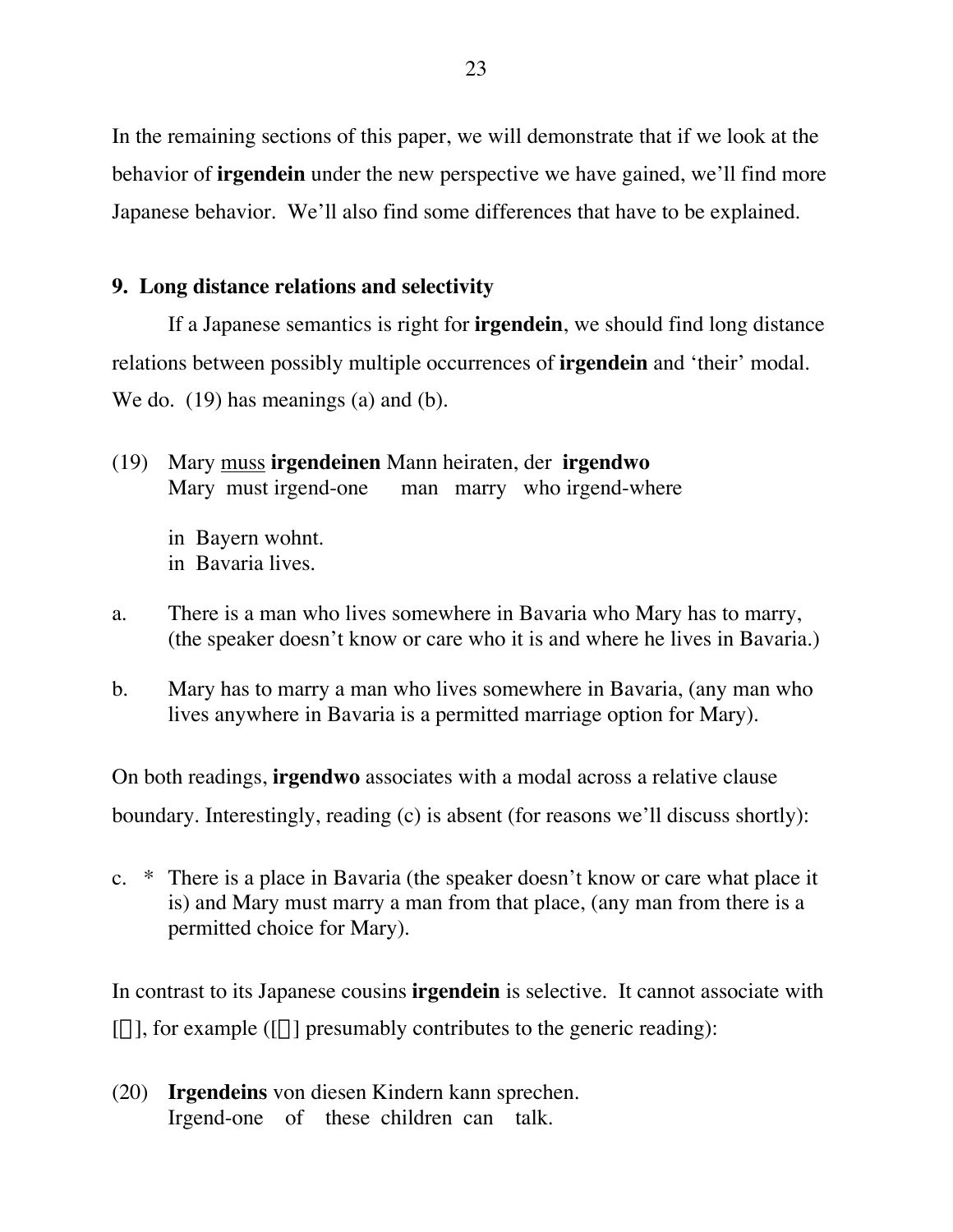- a. 'One of those children can talk' (the speaker doesn't know or care which one it is).
- b. 'One of those children is allowed to talk' (any one is a permissible option).
- c. \* Any one of those children can talk (in the sense of 'any one of those children has the ability to talk.')

**Irgendein** NPs can't associate with [Neg] either, nor with [Q] :

- (21) \* Ich hab' nicht **irgendwas** gelesen.<sup>8</sup> I have not irgend-what read 'I didn't read anything.'
- (22) Der Lehrer hat gefragt, ob Hans **irgendein** Buch gelesen hat. The teacher has asked whether Hans irgend-one book read has. 'The teacher asked whether Hans read any book.'

# Impossible reading

 $\overline{a}$ 

The teacher asked whether {Hans read book a, Hans read book b, Hans read book c, …..etc. for all books in the universe of discourse}

It seems that the only operator **irgendein** indefinites can associate with is [\$]. This is the reason why, as alluded to earlier, we do not want **irgendein** indefinites to associate directly with modals. Assuming a traditional semantics for modals plus  $[\exists]$ -closure of their scope will deliver the right result without any further changes.  $[\exists]$ -closure of the scope of certain operators has been argued for in Heim 1982, and is a common assumption in Discourse Representation Theory. It is

<sup>8</sup> . If **irgend** is stressed, you get the reading 'I didn't read just ANYthing.'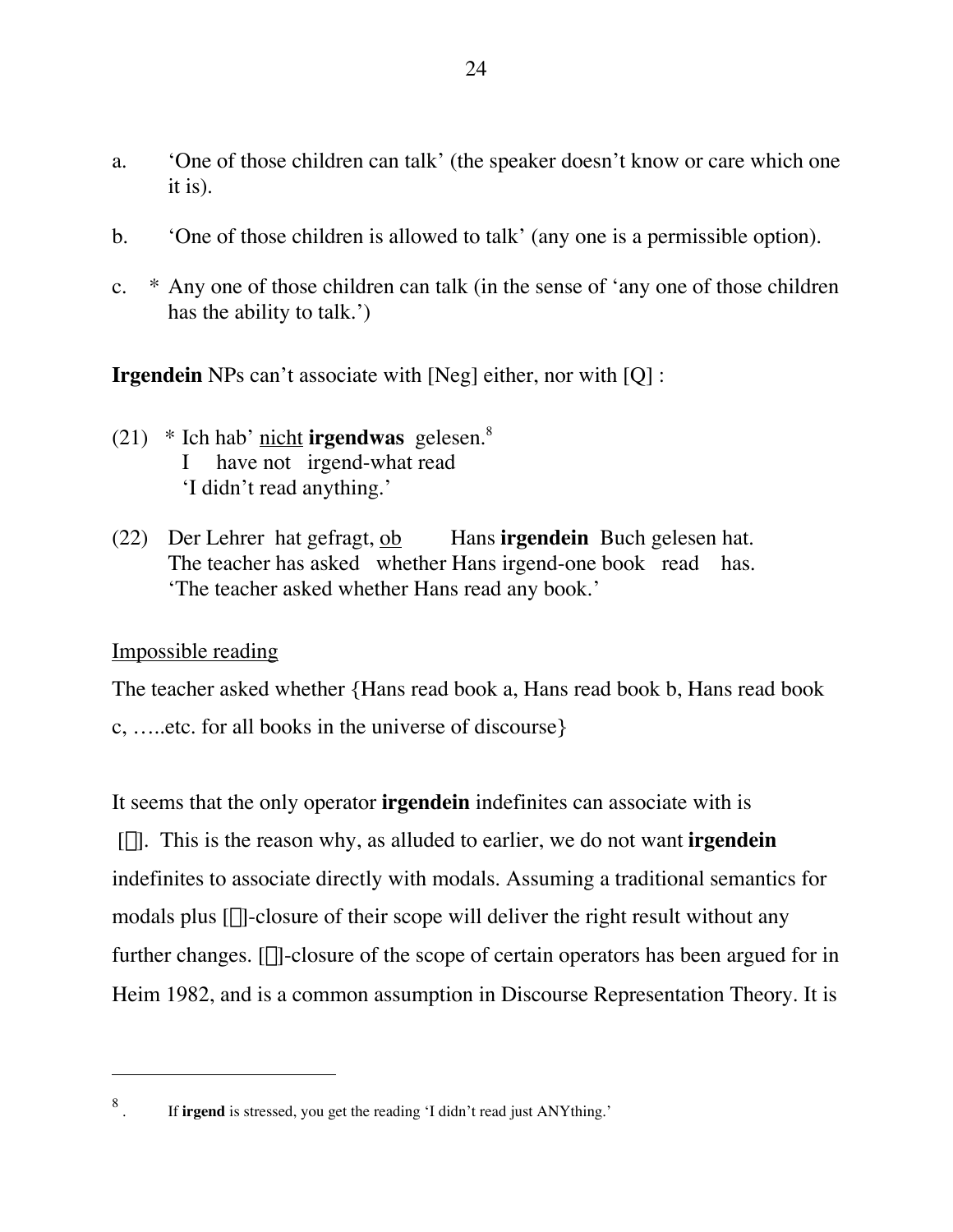needed in other cases we have discussed. Compare (21) with sentences (12) and  $(18)$  above:

- (12) Niemand musste **irgendjemand** einladen. Nobody had to irgend-one invite 'Nobody had to invite anybody'.
- (18) Du kannst dir auf keinen Fall **irgendeins** von diesen beiden You can you(dat.) in no case irgend-one of those two Büchern leihen. books borrow. 'In no case can you borrow any one of those two books'.

(21) is ungrammatical because it has **nicht**, signalizing the presence of inflectional negation. **Irgendein** is entirely acceptable in the scope of **niemand** ('no body'), **auf keinen Fall** ('in no case'), or **nie** ('never'), showing that German makes a distinction between inflectional negation and negative quantifiers. Assuming that inflectional negation is [Neg], but negative quantifiers close their scope with  $[**3**]$ accounts for the difference.

Why is it that **irgendein** and many of its Indo-European relatives can be so selective? A property we can't overlook is that they <u>look</u> selective. Existential **irgendein**, does not resemble its interrogative or negative siblings **wer** and **niemand**. The pronouns in the Latvian paradigm we introduced at the beginning of this paper show a common core, but there are clearly marked differences also. We mentioned already that the **kaut**- series has existentials, and that the **ne**-series appears under the direct scope of negation. The **jeb**-series occurs in indirect negation contexts, in comparatives, and with a free choice interpretation. In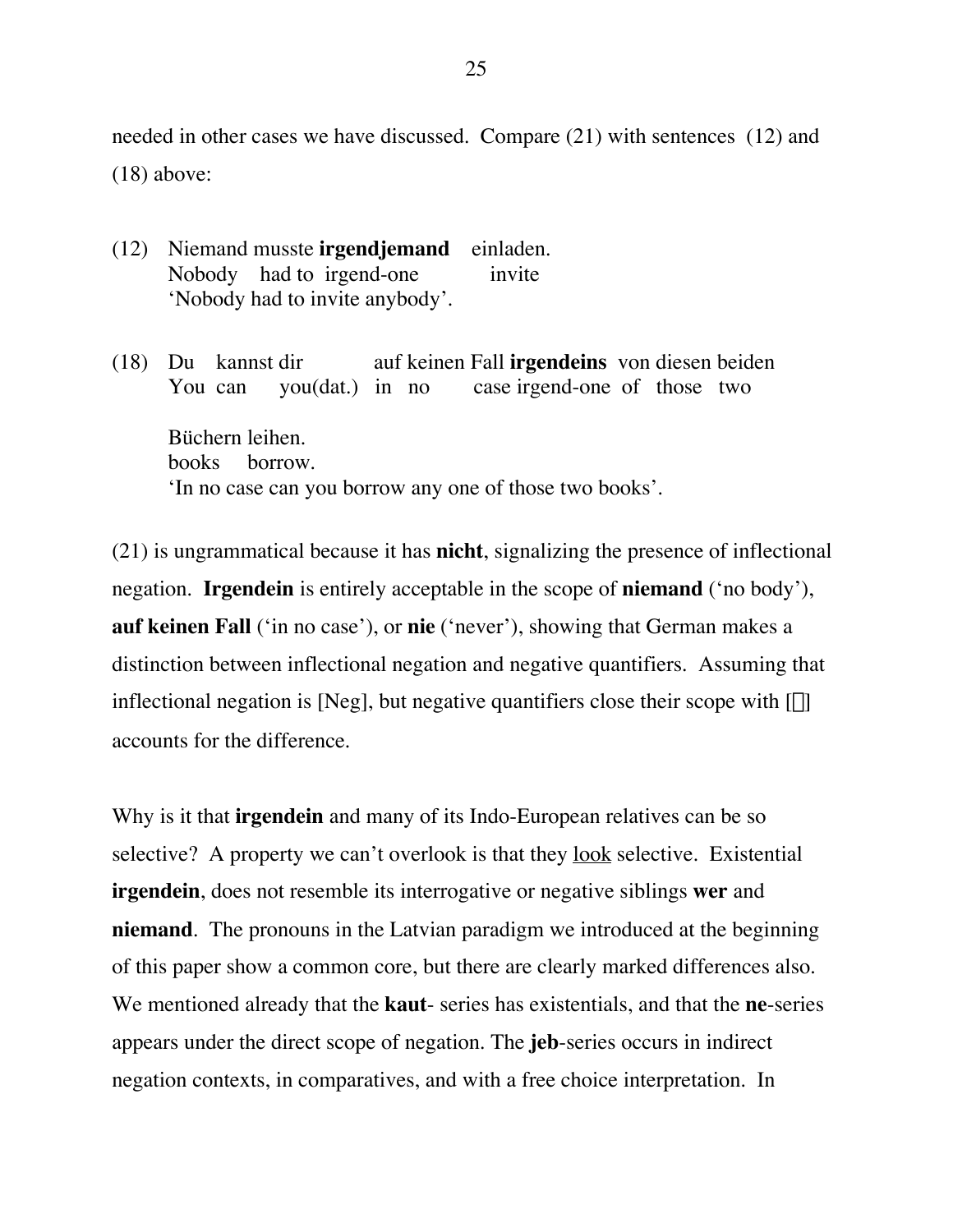contrast, the Japanese indeterminate pronouns do not change shape when they associate with different kinds of operators. They always look the same.

Following much work in the minimalist tradition, suppose that selective indeterminate phrases like the German **irgendein** series or the Latvian **kaut**, **ne**, or **jeb** series have uninterpretable, but pronounceable features  $[\exists]$ ,  $[\forall]$ ,  $[Neg]$ , or  $[Q]$ . It's those features that give them their distinctive look. The interpretable versions of those features would be the operators  $[\exists]$ ,  $[\forall]$ ,  $[Neg]$ ,  $[Q]$ , most likely carried by inflectional categories like 'episodic' or 'generic' aspect, inflectional negation, and wh-complementizers. The uninterpretable features would have to be checked against their interpretable counterparts, and this should trigger movement of either the features alone or the whole DPs, as suggested in Chomsky 1995 and Pesetsky 2000. Pesetsky's work is very relevant, since he argues that feature movement is not merely the proper way of analyzing covert movement. If Pesetsky is right, we expect three types of movements in the realm of quantification: Overt scope shifts, covert scope shifts, and feature movement. Both overt and covert scope shifts are amply attested in German. The syntactic expression of the relation between an indeterminate phrase and its operator could now be feature movement.

Assuming, as is natural, that feature movement is stopped by non-matching operators, the ungrammaticality of (21) and the Beck Effects(Beck 1996) in (23) fall out.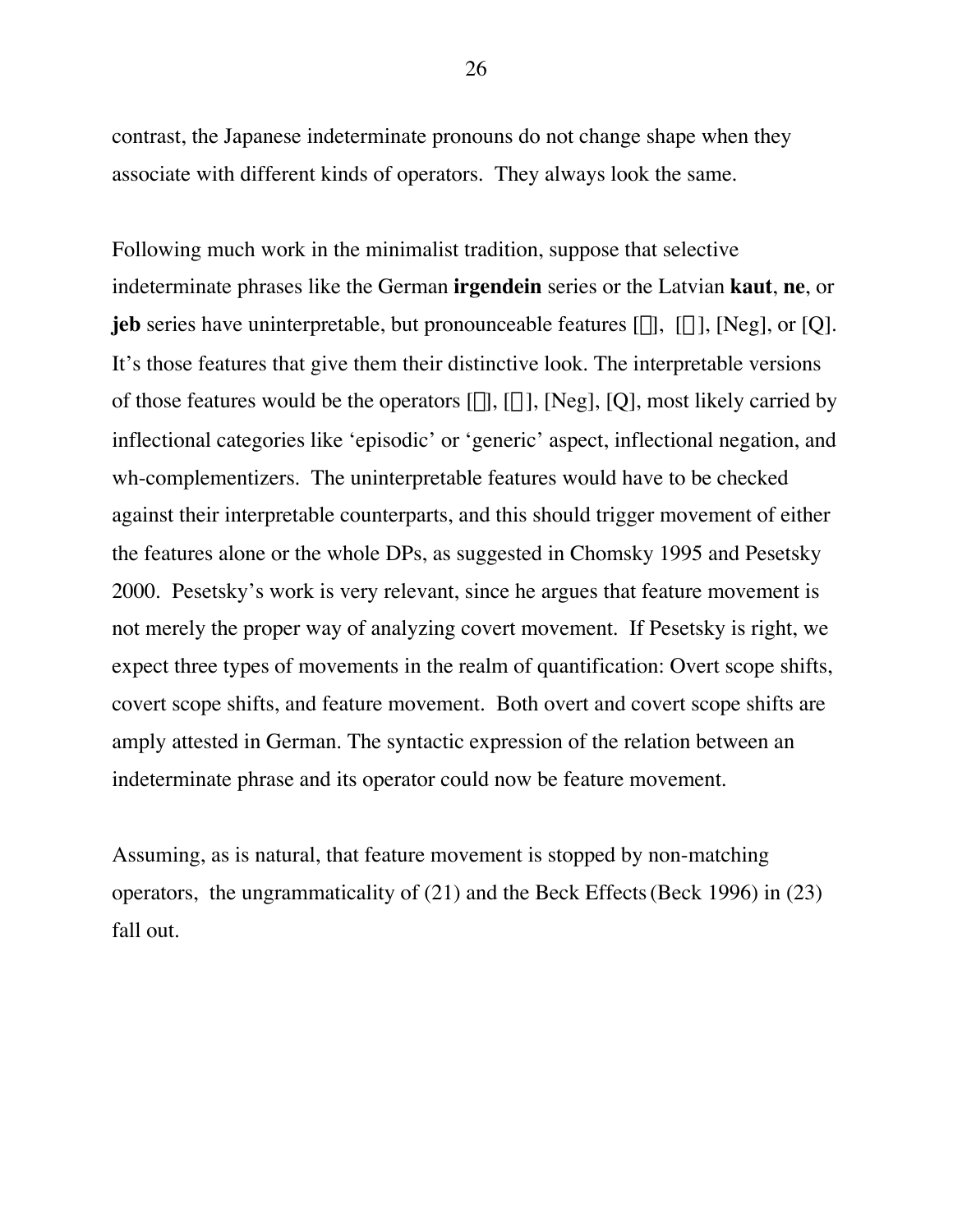- (23) a. \*Was hat sie nicht **WEM** gezeigt? What has she not to-whom shown 'What didn't she show to whom?'
	- b. \*Was hat sie nie **WEM** gezeigt? What has she never to-whom shown 'What didn't she show to whom?'
	- c. \*Was hat niemand **WEM** gezeigt? What has nobody to-whom shown 'What did nobody show to whom?'
	- d. \* Was hat fast jeder **WEM** gezeigt? What has almost everybody to-whom shown 'What did almost everybody show to whom?'
	- e. \* Was hat (irgend)jemand **WEM** gezeigt? What has somebody to-whom shown 'What did somebody show to whom?'
	- f. Was hat der Hans **WEM** gezeigt? What has the Hans to-whom shown 'What did Hans show to whom?'
	- g. Was hat sie damals **WEM** gezeigt? What has she then whom shown? 'What did she show whom at the time?'

In (21), uninterpretable  $[\exists]$  bumps into interpretable [Neg]. In the examples of (23), movement of uninterpretable [Q] from the **wh**-phrase *in situ* is blocked by intervening operators. In 23(a), the culprit is [Neg]. For (**irgend**)**jemand** in 23(e) to be acceptable it has to be in the scope of interpretable  $[\exists]$ . But then **WEM** would be in the scope of that  $[\exists]$  as well, and its  $[Q]$  feature would run against  $[\exists]$ .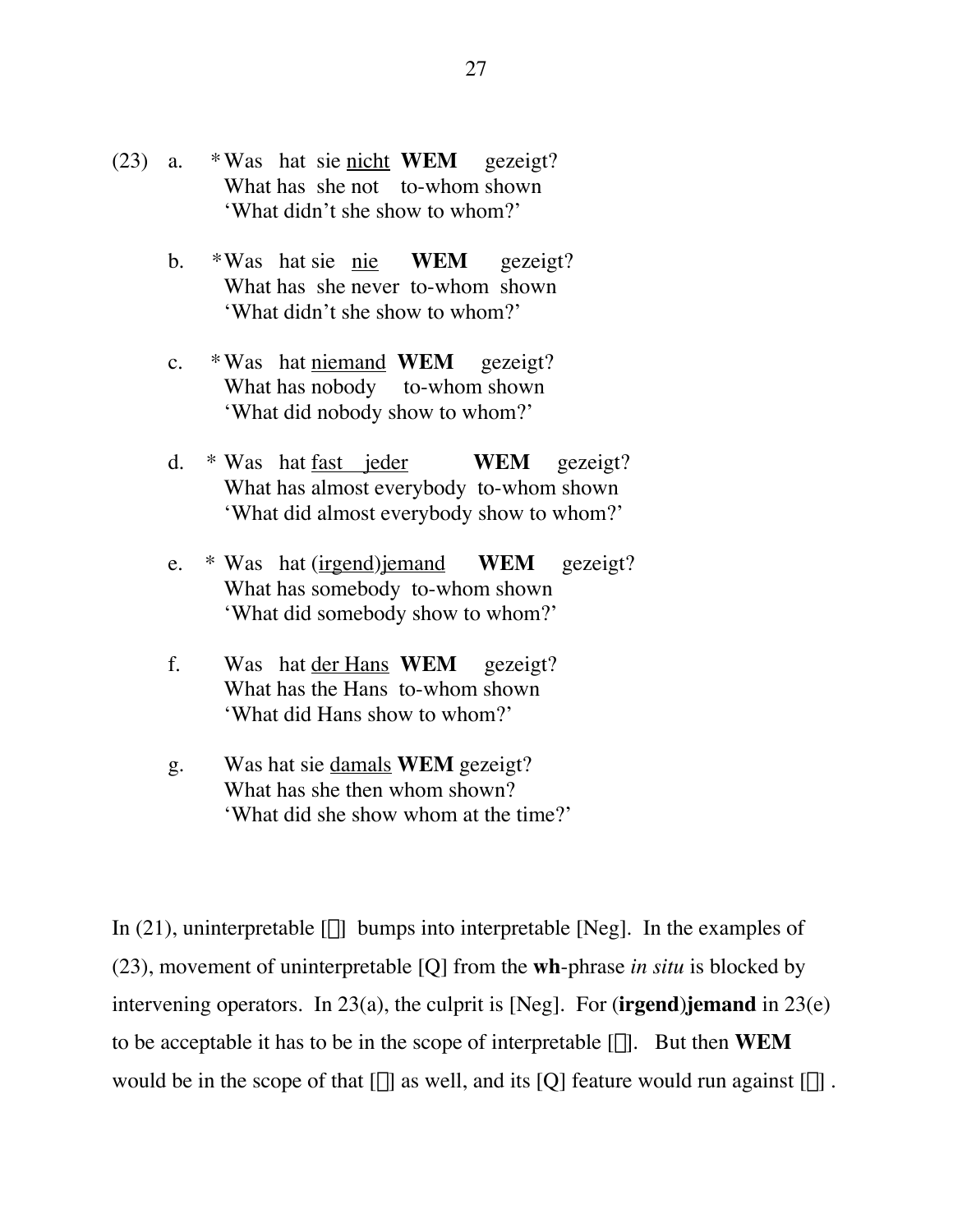Assuming that **niemand** ('nobody'), **nie** ('never'), and **fast jeder** ('almost everyone') close their scope with  $[\exists]$ , that  $[\exists]$  will block the  $[Q]$  feature of **WEM** as well. A covert scope shift seems to be ruled out, presumably because the blocked item could shift over its intervener overtly in this configuration via object shift or scrambling:

- (24) a. Was hat sie **WEM** nicht gezeigt? What has she to-whom not shown 'What didn't she show to whom?'
	- b. Was hat sie **WEM** nie gezeigt? What has she to-whom never shown 'What didn't she show to whom?'
	- c. Was hat **WEM** niemand gezeigt? What has to-whom nobody shown 'What did nobody show to whom?'
	- d. Was hat **WEM** fast jeder gezeigt? What has to-whom almost everybody shown 'What did almost everybody show to whom?'
	- e. Was hat **WEM** (irgend)jemand gezeigt? What has to-whom somebody shown 'What did somebody show to whom?'

There are intriguing interactions between scope shifts and feature movement. The possibility of overt and covert scope shifts produces three possible readings for (25), for example:

(25) Hans will, dass Mary **irgendeinen** Mann heiraten darf. Hans wants that Mary irgend-one man marry may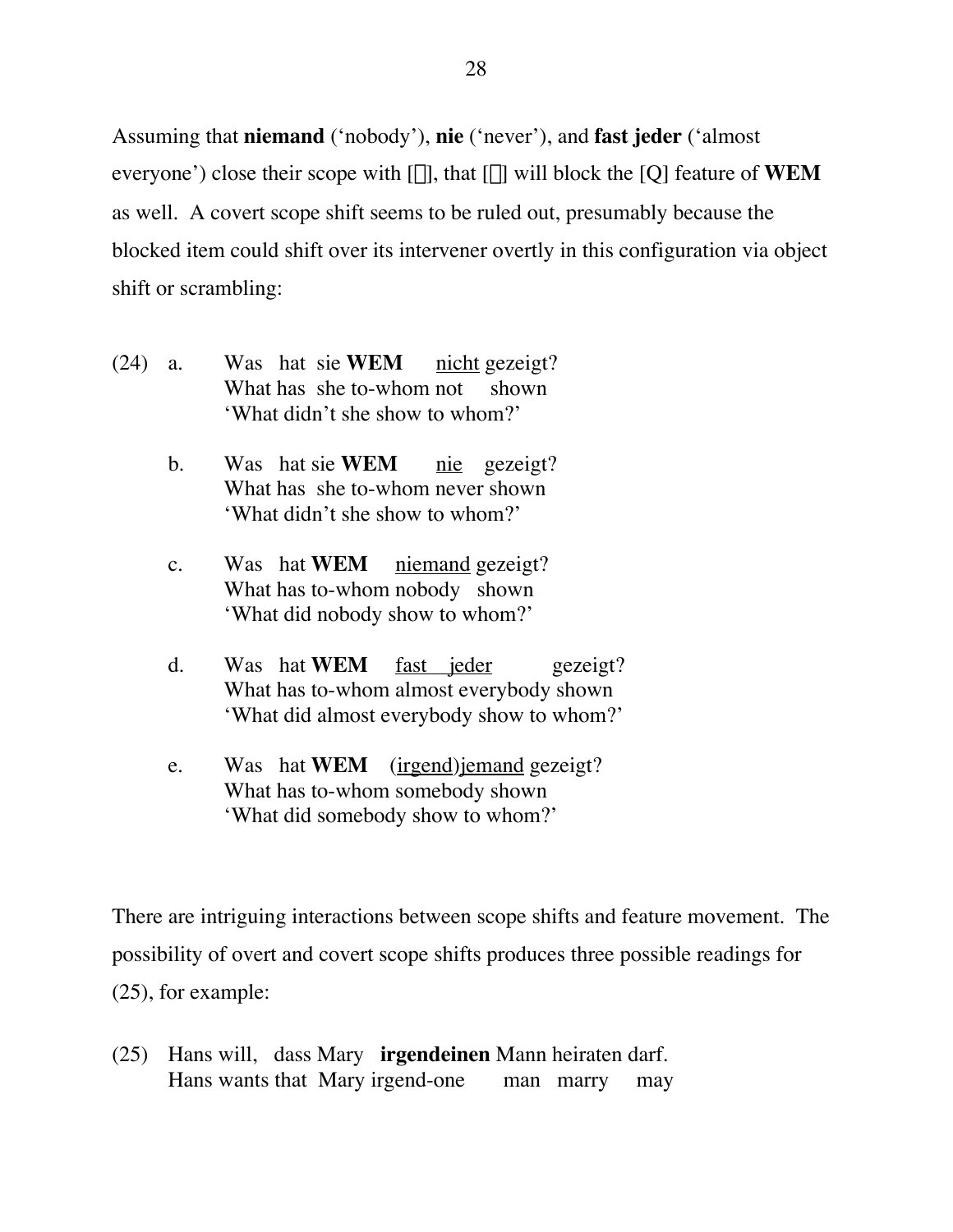- (a) There is a man who Hans wants Mary to be allowed to marry, (the speaker doesn't know or care who it is).
- (b) Hans wants there to be a man who Mary is allowed to marry, (any man would be fine with him).
- (c) Hans wants Mary to be allowed to marry a man (she should be allowed to pick any man).

All scope shifts seem to respect islands and this is why the reading 19(c) above is ruled out. (22) from above illustrates how the components of our analysis work together to produce rather subtle semantic facts. (22) has a single reading. Moreover, there is a 'feeling' that there is 'no free choice effect'.

- (22) Der Lehrer hat gefragt, ob Hans **irgendein** Buch gelesen hat. The teacher has asked whether Hans irgend-one book read has 'The teacher asked whether Hans read any book.'
- (i)  $\sqrt{\text{irgender}}$  stays within the domain of  $\exists$  within the **ob**-clause.
- (ii)  $*$ **irgendein** scopes over  $\exists$ , but stays within the **ob**-clause.
- (iii) \***irgendein** scopes out of the **ob**-clause.
- $(iv)$  \* The alternatives created by **irgendein** expand beyond  $\exists$ .

On our account, (ii) produces a feature clash with [Q], (iii) violates scope constraints, and (iv) can't happen because the expanding alternatives are caught by **E.** Our derivation of the free choice effect in section 8 was based on the assumption that domain widening has to be for a reason. The reasons we came up with were reasons applying to assertions. They can hardly be expected to carry over to questions. Questions do not make claims. What purpose might domain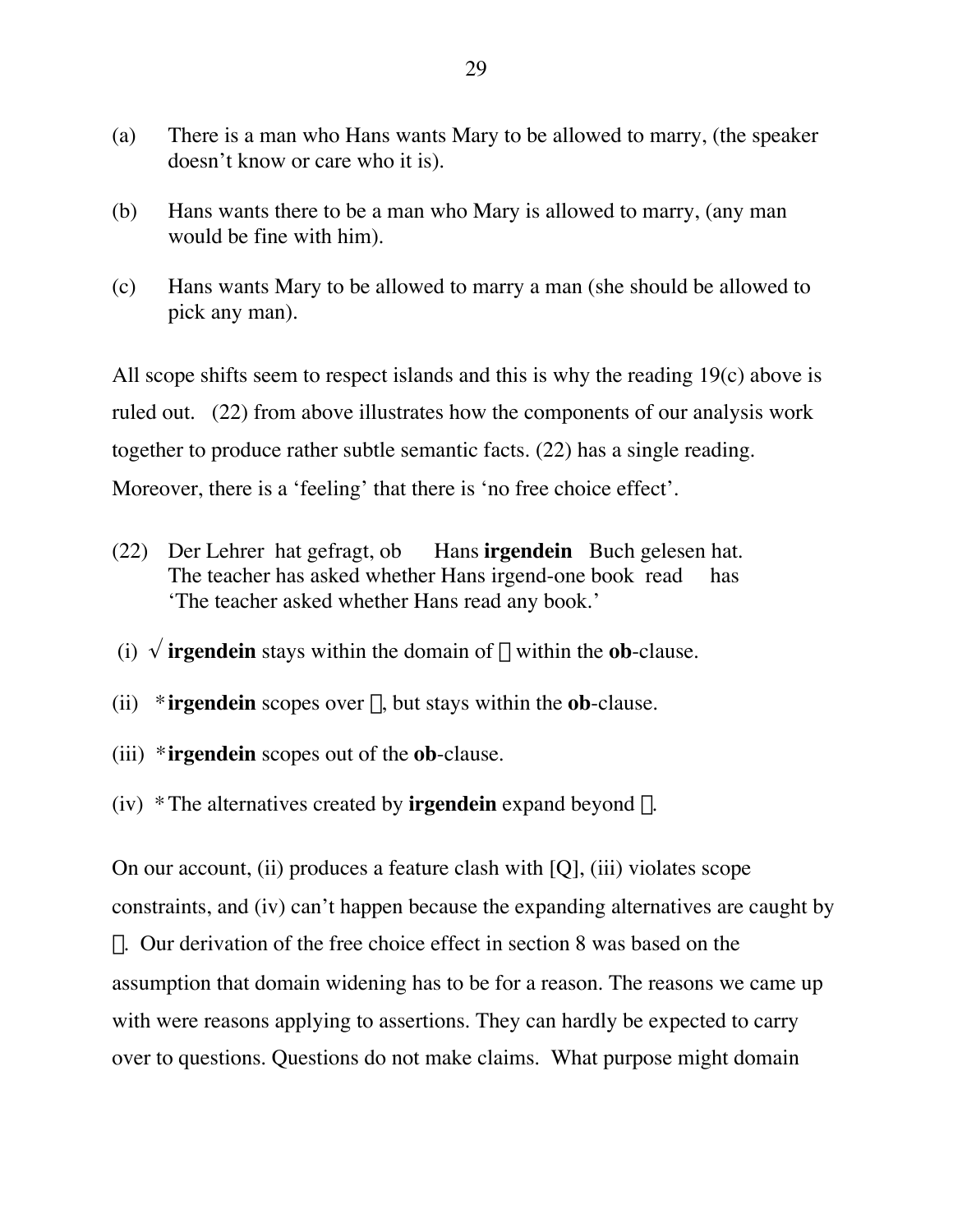widening serve in questions, then? Does 'strength' play a role in any way? $(22)$ ascribes a slight bias to the teacher's question. The bias could go either way. The teacher might be kind and try to elicit a positive answer. Domain widening can bring in marginal reading materials, comic books and computer manuals that might establish Hans as a reader. By asking the question the way he did, the teacher made sure that even the weakest positive answer would be considered. But the teacher might also be evil, knowing very well that Hans hasn't read anything at all. Anticipating a negative answer, he hopes that widening the domain will increase the public embarrassment for Hans. If Hans hasn't even read comic books or computer manuals, he is hopeless. In this case, the teacher was shooting for the strongest negative answer. That's the kind of things that widening could do in questions. Given the way we derived the free choice implicature earlier, we expect it to be "cancelled" in questions. Of course, "cancelled" is the wrong word to use.

In this section, we have focused on a salient difference between 'typical' Indo-European indeterminate pronoun paradigms and the Japanese series, their visible selectivity. We suggested that this difference might be represented by the presence or absence of pronounceable, but uninterpretable features corresponding to the interpretable operators  $[\exists]$ ,  $[\forall]$ ,  $[Neg]$ ,  $[Q]$ . If uninterpretable features carried by DPs have to be checked against interpretable counterparts carried by inflectional heads, we expect that Indo-European style indeterminate phrases might be able to scope, and we might also find the signs of feature movement. Overt or non-overt scoping is a well-investigated phenomenon, maybe the most studied phenomenon in the area of quantification. Overt scoping can be seen or heard, and covert scoping can be easily identified, too, because it affects semantic interpretation.

9

 $\overline{a}$ 

 <sup>.</sup> See Krifka 1994, 1995 for an assessment in the same spirit as the following rather sketchy remarks.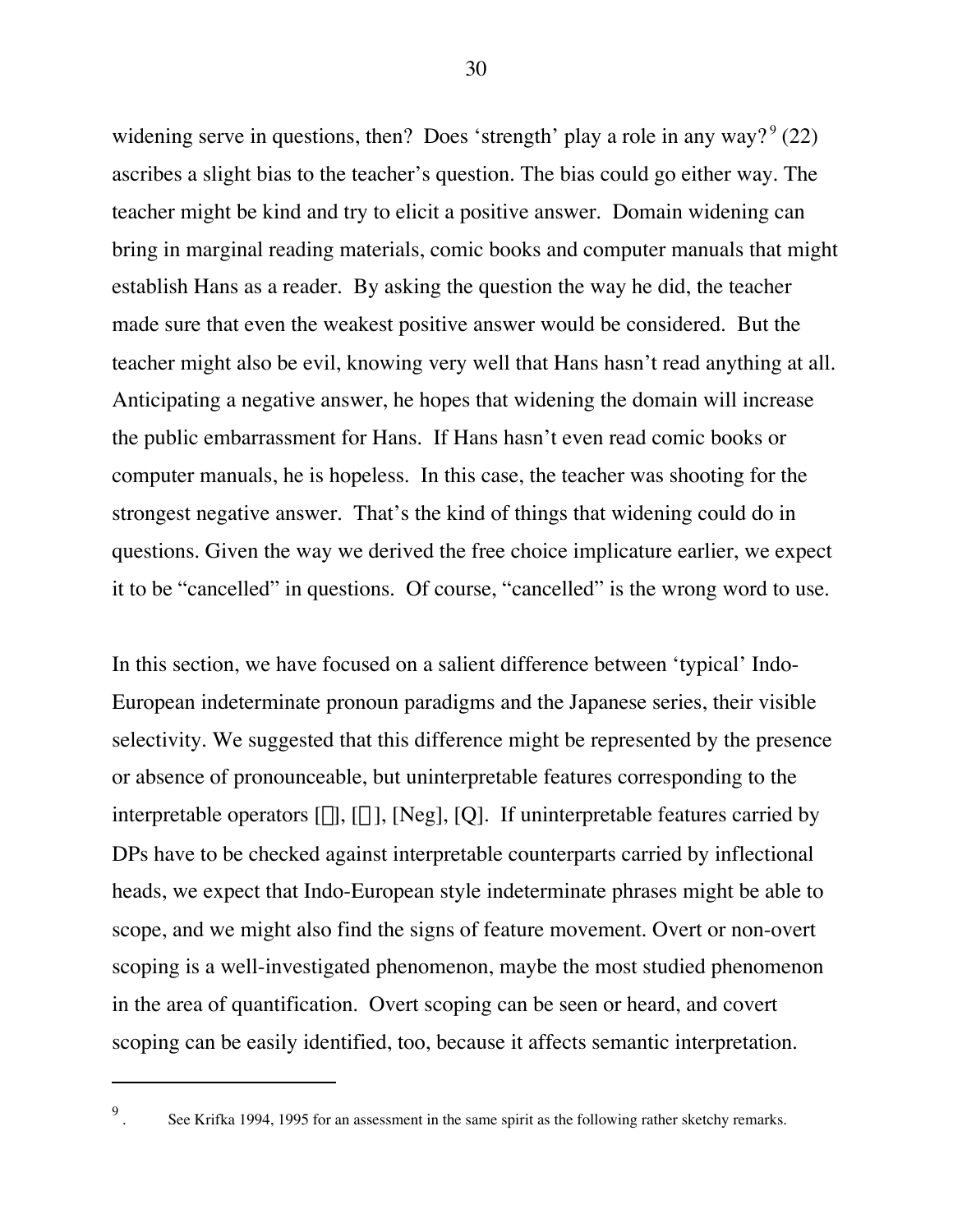Feature movement is harder to detect, as documented in Pesetsky 2000. Feature movement is likely to be at work when an indeterminate phrase is stuck in the scope of a non-matching operator it can't covertly skip over for some reason, as in examples (21) and (23). It produces Beck effects. Negative concord and certain cases that are traditionally classified as polarity sensitivity may turn out to be special cases of the same effect. In all of those cases, ungrammaticality is produced when a DP finds itself in the scope of an 'incompatible' operator. If our speculations are on the right track, we might eventually understand how complicated syntactic behavior may be triggered by a rather insubstantial difference affecting lexical items.

There are many consequences to follow up on. One would be to explore whether even within a single language, morphological differences between indeterminate pronouns lead to the expected differences in syntactic behavior. After all, the kind of property that we held responsible for scoping and intervention effects is a morphological property of individual lexical items or paradigms, and not a parameter affecting a language as a whole. We hope to inspire more work on quantification in different languages by raising those questions at the end of our own investigation.

### **10. Outlook**

In this paper we have pursued an approach to crosslinguistic variation that relies on what Matthewson (2001) has called "The No Variation Hypothesis". The hypothesis assumes that there is no crosslinguistic variation in semantics, "there are certain fundamental semantic structures or properties which all languages should share" (p. 156). Adopting this hypothesis as a research strategy has led us to an analysis of the German **irgendein** series, that we could not have dreamed of

31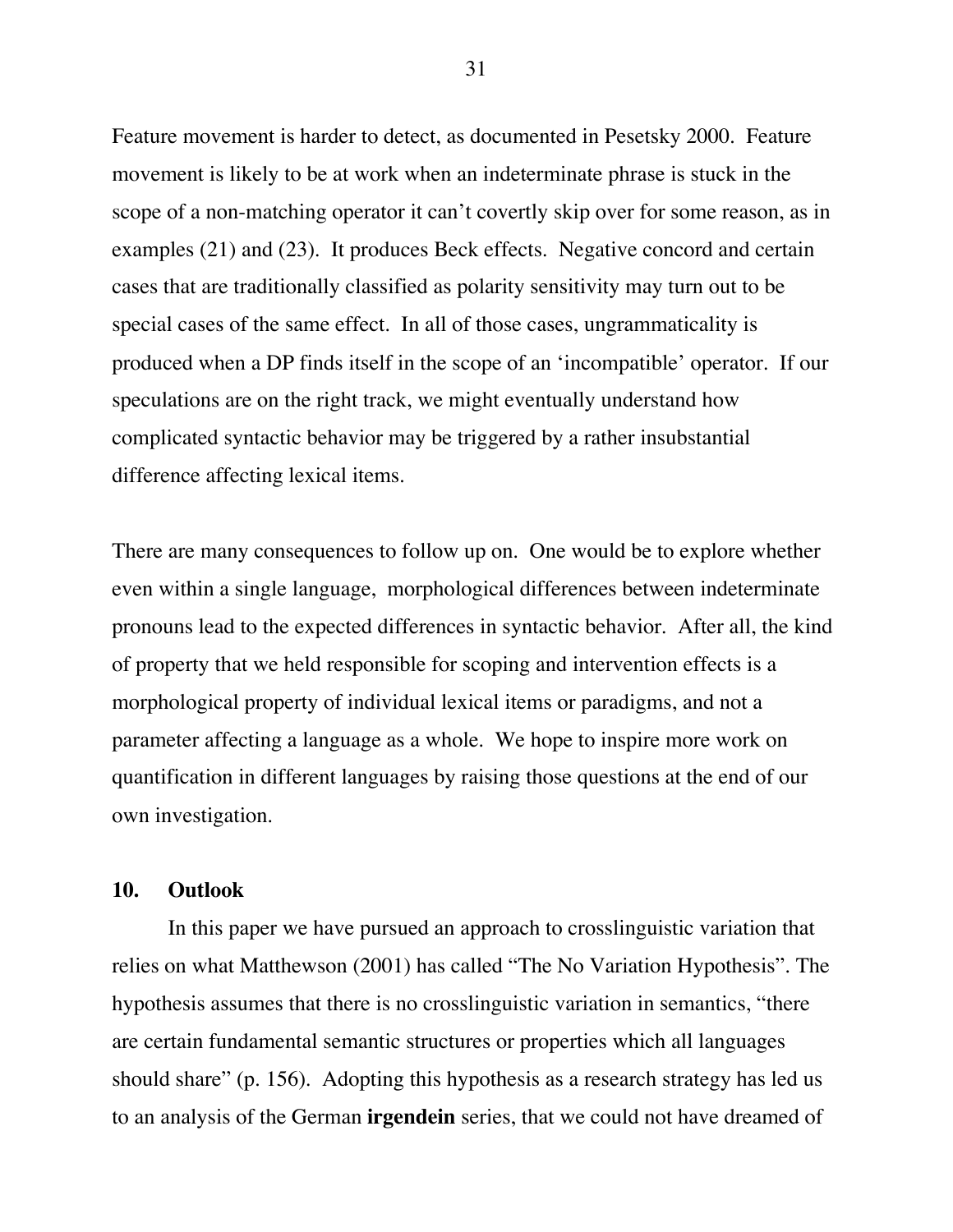otherwise. It has helped us solve a tough puzzle concerning the interaction of free choice indefinites and modals that establishes the expected parallel with **or**, for which Zimmermann 2000 has already proposed a semantics based on alternatives. Moreover, we were able to connect our results with existing work on negative polarity items. We also confirmed the view that indeterminate phrases do not have their own quantificational force, not even those, which like **irgendein**, do not exhibit any quantificational variability. In this sense, we have preserved the pioneering insights of Hans Kamp, Irene Heim, and Taisuke Nishigauchi.

### **References**

- Autorenkollektiv (1981) *Grundzüge einer deutschen Grammatik*. Berlin (Akademieverlag).
- Beck, S. (1996) Quantified Structures as Barriers for LF Movement. *Natural Language Semantics* 4(1), 1-56.

Chierchia, G. (2001) Scalar Implicatures, Polarity Phenomena, and the Syntax/Pragmatics Interface. Manuscript, U. of Milan, Bicocca.

Chomsky, N. (1995) *The Minimalist Program*. Cambridge MA: The MIT Press.

Dayal, V. (1998) *Any* as Inherently Modal. *Linguistics & Philosophy*, 21(5), 433- 476.

Gazdar, G. (1979) *Pragmatics*. New York :Academic Press.

- Giannakidou, A. (2001) The Meaning of Free Choice. *Linguistics & Philosophy* 24, 659-735.
- Groenendijk, J. & M. Stokhof (1984) *Studies on the Semantics of Questions and the Pragmatics of Answers*. Universiteit van Amsterdam Ph.D. Dissertation.

Hagstrom, P. A. (1998) *Decomposing Questions*. MIT Ph.D. Dissertation.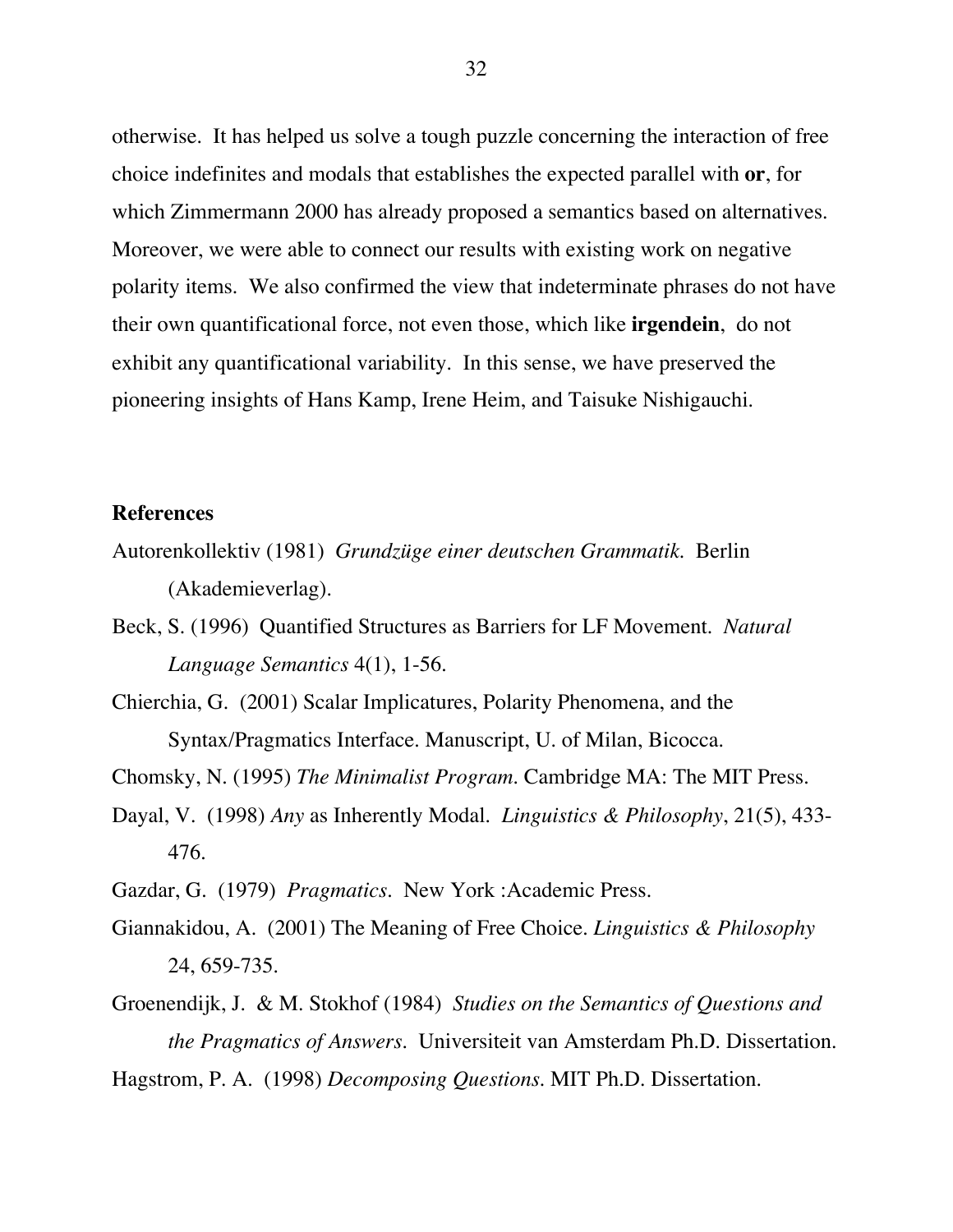- Hamblin, C. L. (1973) Questions in Montague English. *Foundations of Language* 10, 41-53.
- Haspelmath, M. (1997) *Indefinite Pronouns*. Oxford :Oxford University Press.
- Heim, I. (1982): *The Semantics of Definite and Indefinite Noun Phrases*. UMass Ph.D. Dissertation.
- Horn, L. R. (1989) *A Natural History of Negation*. Chicago: Chicago University Press.
- Kadmon, N. & F. Landman (1993) *Any*. *Linguistics & Philosophy* 16, 353-422.
- Kamp, H. (1984) A Theory of Truth and Semantic Representation. In J. Groenendijk, T. Janssen and M. Stokhof (eds.) *Truth, Interpretation, and Information*. Dordrecht: Foris, 1-41.
- Krifka, M. (1994) Some Remarks on Polarity Items. In D. Zaefferer (ed.) *Semantic Universals and Universal Semantics*. Dordrecht: Foris, 150 -189.
- Krifka, M. (1995) The Semantics and Pragmatics of Polarity Items. Linguistic Analysis 25(3-4), 209-257.
- Kuroda, S. Y. (1965) *Generative Grammatical Studies in The Japanese Language*. MIT Ph.D. Dissertation.
- Lahiri, U. (1998) Focus and Negative Polarity in Hindi. *Natural Language Semantics* 6(1), 57-123.
- Lee, Y. S. & L. Horn (1994) *Any* as Indefinite plus *Even*. Manuscript, Yale University.
- Matthewson, L. (2001) Quantification and the Nature of Crosslinguistic Variation. *Natural Language Semantics* 9(2), 145 – 189.

Nishigauchi, T. (1986) *Quantification in Syntax*. UMass Ph.D. Dissertation.